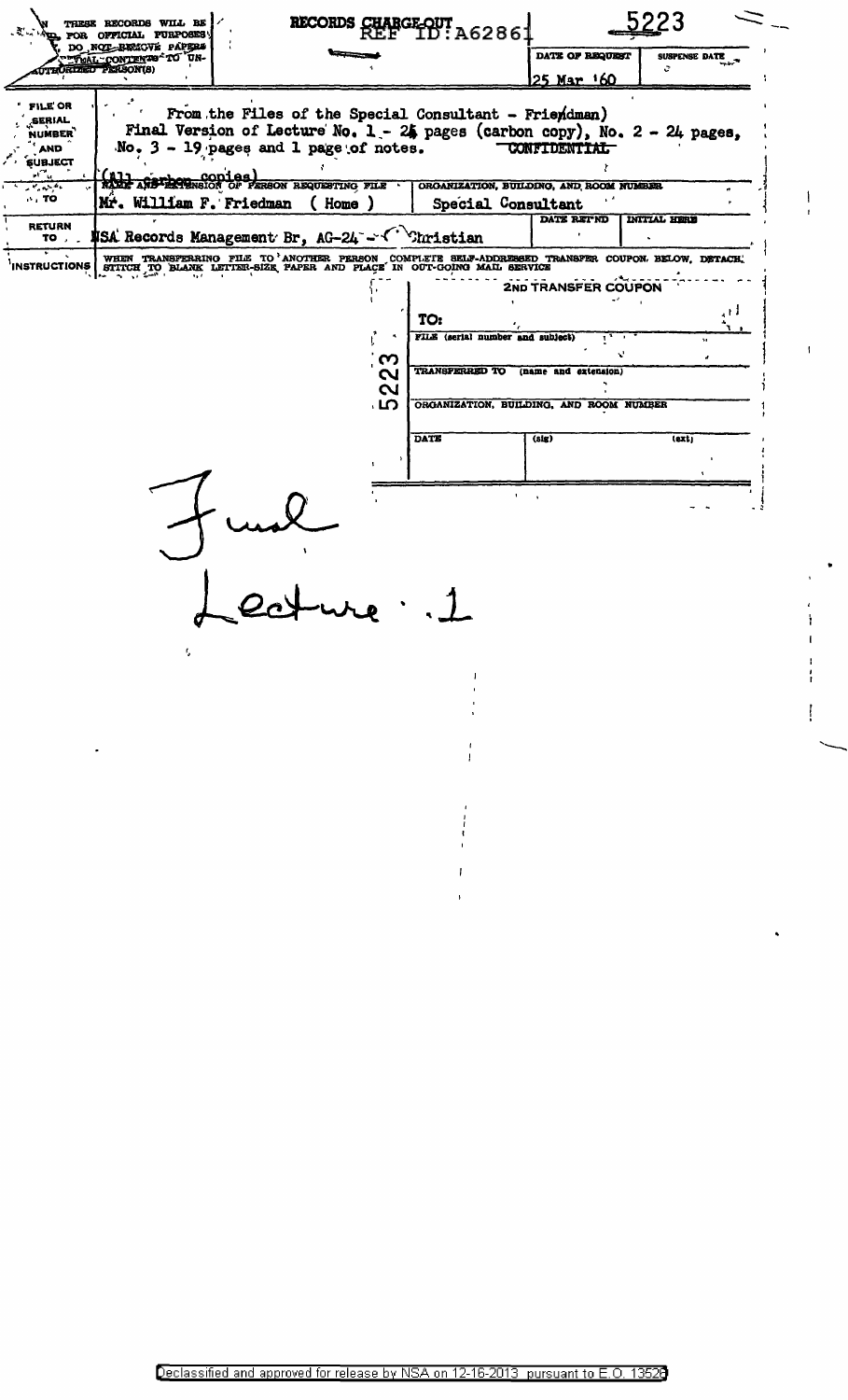

The objective of this series of lectures is to create an avareness of the background, development, and manner of employment of a science that is the basis of a vital military offensive and defensive weapon known as CRIPTOLOGY, a word that comes from the Greek kryptos, meaning secret or hidden, plus logos, meaning knowledge or learning. Cryptology will be specifically defined a little later; at the moment however, I'm sure you know that it has to do with secret communications.

Let me say at the outset of these lectures that I may from time to time touch upon matters which are perhaps essentially peripheral or even irrelevant to the main issues of cryptology, and if a defense is needed for such occasional browsing along the by-ways of the subject while travelling along the main highways of the science, I'll say that long preoccupation with any field of knowledge begets a curiosity the satisfaction of which is what distinguishes the dedicated professional from the person who merely works just to gain a livelihood in whatever field he happens to find himself a job. That's not much fun, I'm afraid. By the way, a British writer, James Agate, defines a professional as the man who can do his job even when he doesn't feel like doing it; an amateur, as a man who can't do his job even when he does feel like doing it. This is pretty tough on the gifted amateur and I for one won't go all the way with Agate's definition. There are plenty of instances where gifted amateurs have done and discovered things to the chagrin and redfacedness of the professionals.

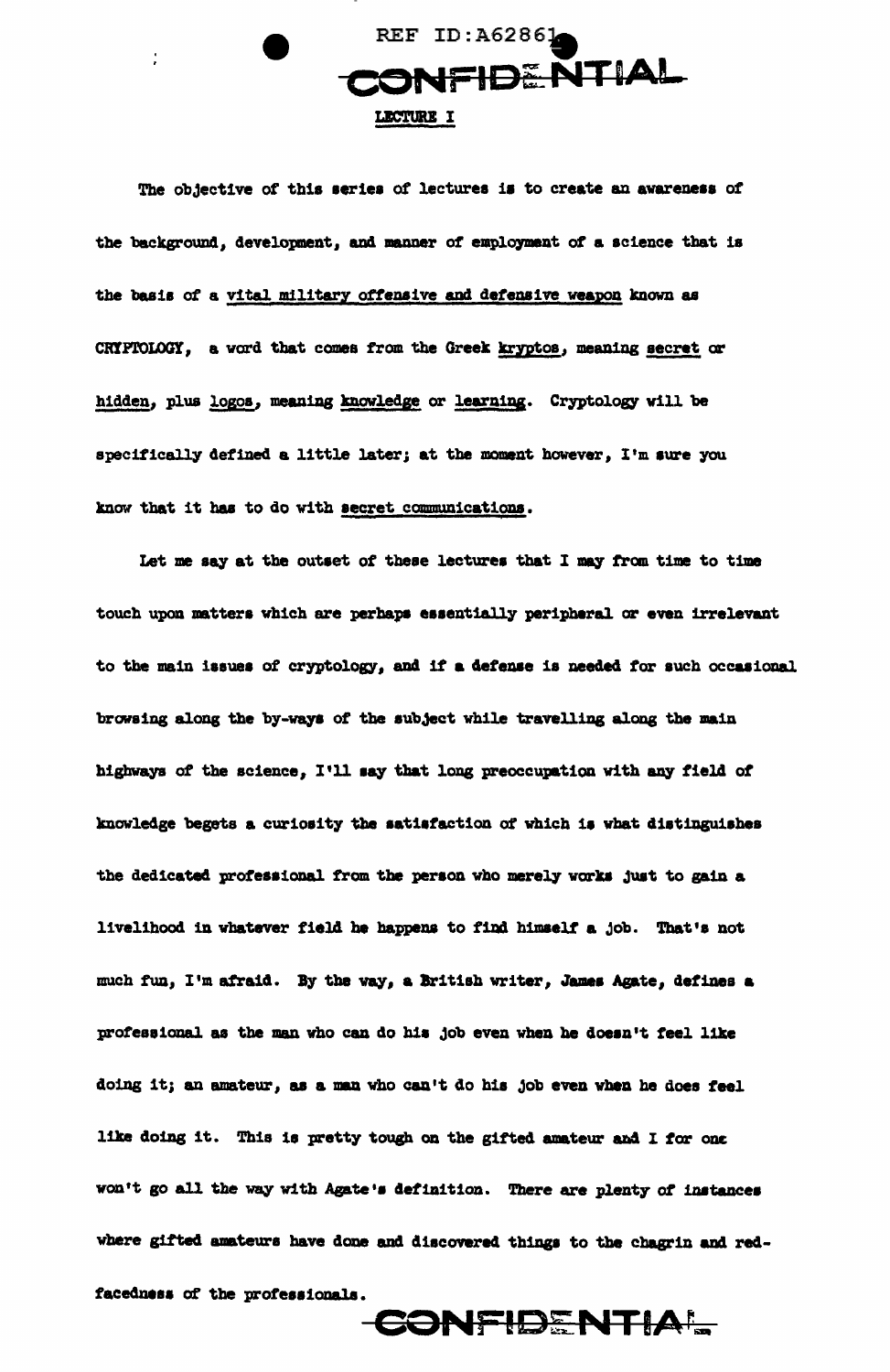

Coming back now to the main thoroughfare after the foregoing brief jaunt along a by-way, I may well begin by telling you that the science of cryptology has not always been regarded as a vital military offensive and defensive weapon, or even as a weapon in the first place. Here I am reminded of a story in a very old book on cryptography. The story is probably apocryphal, but it's a bit amusing, and I give it for what it's worth.

It seems that about two thousand years ago there lived a Persian queen named Semiramis, who took an active interest in cryptology. Whether it was because of that interest or for other unnatural reasons, such as curiosity about what people call "secrets", the record doesn't say, but anyhow it is reported that she met with an untimely death. Presumably she went to Heaven, or perhaps to the other place, but she left instructions that her earthly remains were to be placed in a golden sarcophagus within an imposing mauscleum on the outside of which, on its front stone wall. there was to be graven a message, saying:

> Stay, weary traveller! If thou art footsore, hungry, or in need of money--Unlock the riddle of the cipher graven below, And you will be led to riches beyond all dreams of avarice!

Below this curious inscription was a cryptogram, a jumble of letters without meaning or even pronounceability. For several hundred years the possibility of sudden wealth served as a lure to many experts who tried very hard to decipher the cryptogram. They were all without success, until

 $-2-$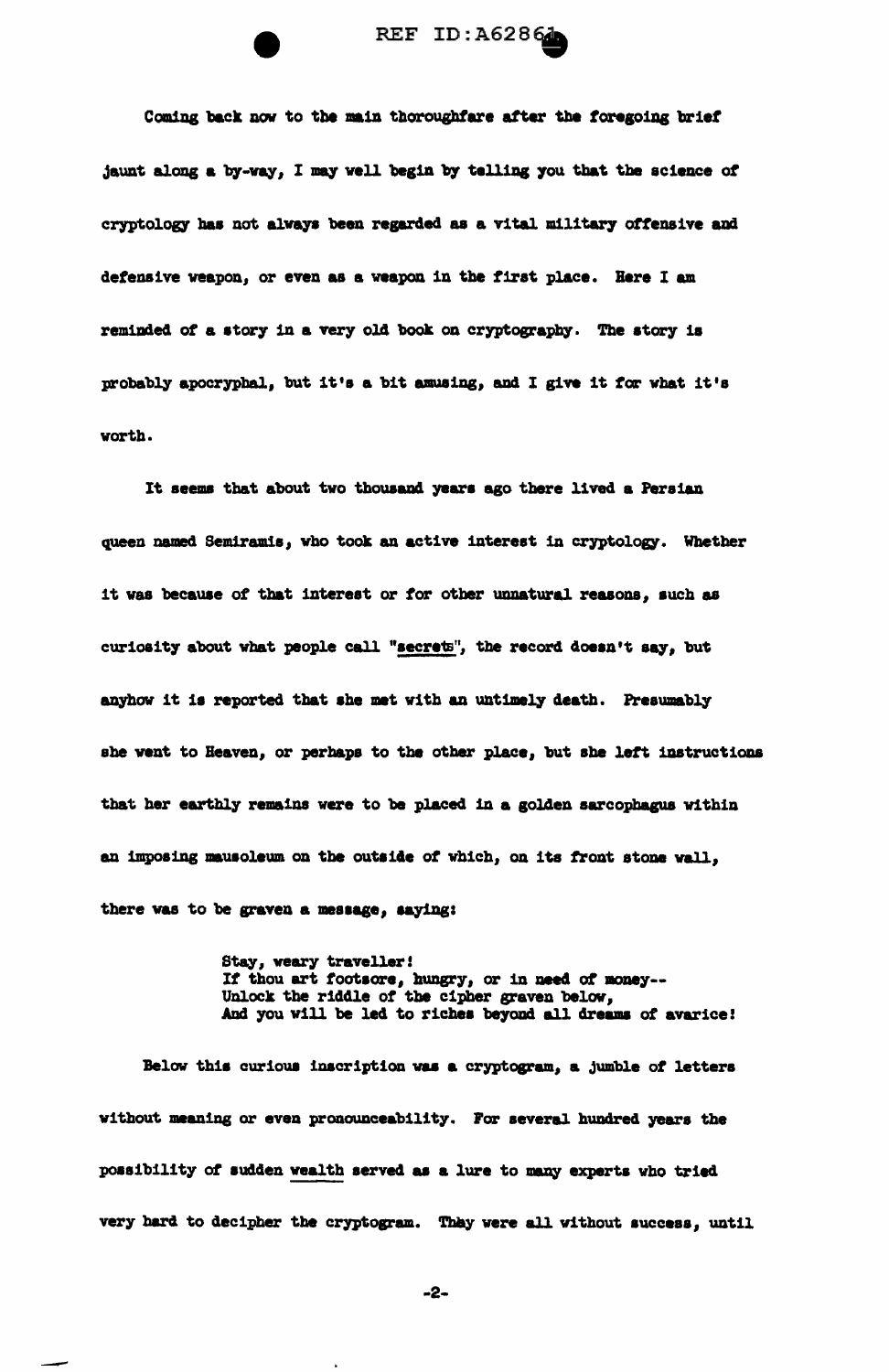one day there appeared on the scene a long-haried, be-whiskered, and bespectacled savant who, after working at the project for a considerable length of time, solved the cipher, which gave him detailed instructions for finding a secret entry into the tomb. When he got inside, he found an instruction to open the sarcophagus, but he had to solve several more cryptograms the last one of which may have involved finding the correct combination to a 5-tumbler combination lock--who knows? Well, he solved that one too, after a lot of work, and this enabled him to open the sarcophagus, inside which he found a box. In the box was a message, this time in plain language, and this is what it said:

> O, thou vile and insatiable monster! To disturb these poor bones! If thou had'st learned something more useful than the art of deciphering, Thou would'st not be footsore, hungry, or in need of money!

I'm frank to confess that many times during my 45-year preoccupation with cryptology, and generally near the middle and the end of each month, I felt that good old Queen Semiramis knew what she was talking about. However, earning money is only a part of the recompense for working in the cryptologic field, and I hope that most of you will find out sooner or later what some of these other recompenses are and what they can mean to you.

If Queen Semiramis thought there are other things to learn that are more useful than the art of deciphering, I suppose we'd have to agree, but we are warranted in saying, at least, that there isn't any question about the importance of the role that cryptology plays in modern times: all of

-3-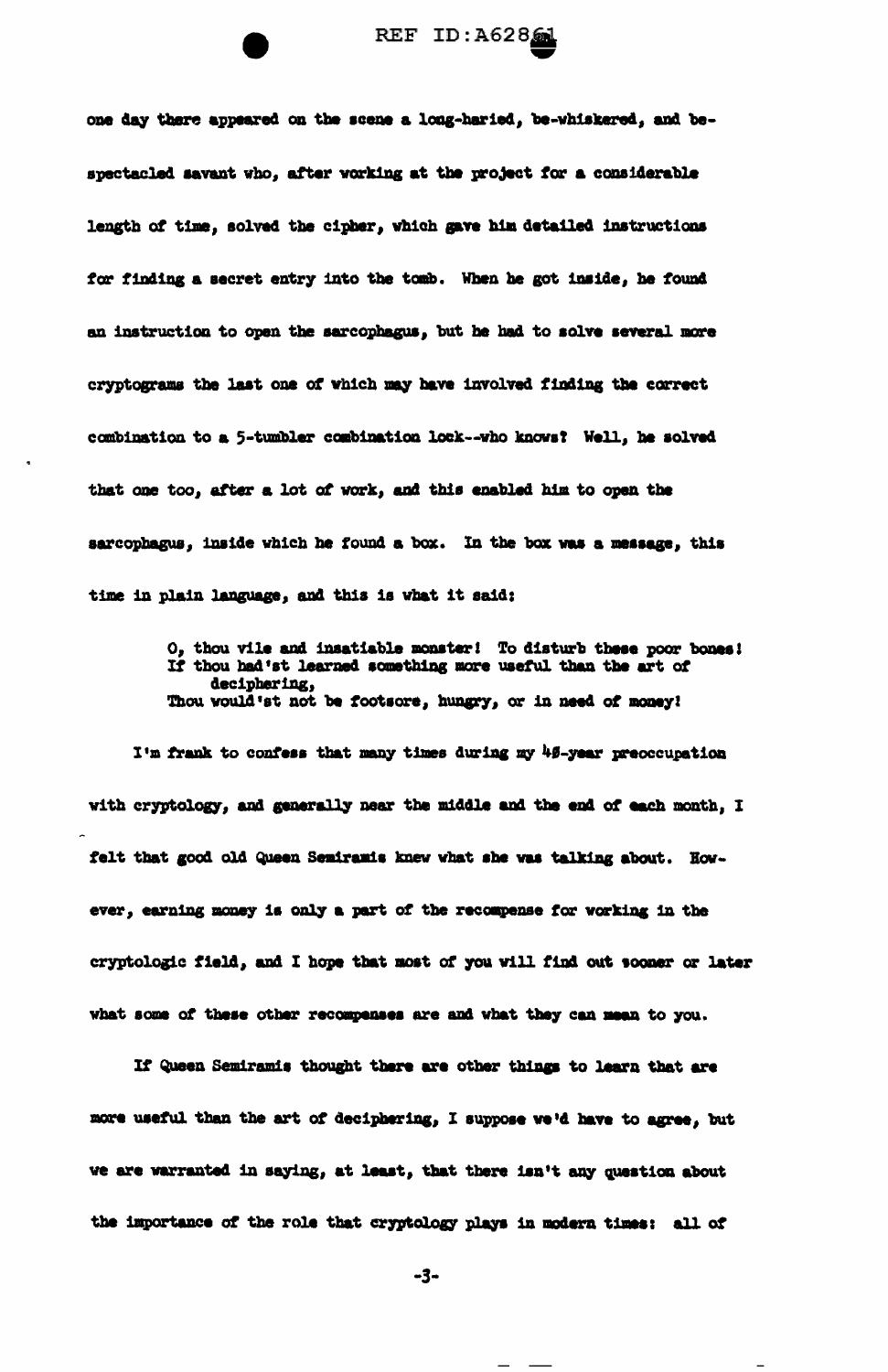

us are influenced and affected by it as I hope to show you in a few minutes.

I will begin by reading from a source which you'll all recognize--TIME magazine, the issue of 17 December 1945. I will preface the reading by reminding you that by that date World War II was all over--or at least V-E and V-J days had been celebrated some months before. Some of you may be old enough to remember very clearly the loud clamor on the part of certain vociferous members of Congress who had for years been insisting upon learning the reasons why we had been caught by surprise in such a disastrous defeat as the Japanese had inflicted upon us at Pearl. This clamor had to be met, for these Congressmen contended that the truth could no longer be hushed up or held back because of an alleged continuing need for military secrecy, as claimed by the Administration and by many Democratic senators and representatives. The war was over--wasn't it?--Republican senators and M. J.S. representatives insisted. There had been investigations--a half dozen of them, but all except one were TOP SECRET. The Republicans wanted, and at last they got what they desired -- a grand finale Joint Congressional Investigation which would all be completely open to the public. No more secrets! It was spectacular. Not only did the Congressional Inquiry bring into the open every detail and exhibit uncovered by its own lengthy hearings, but it also disclosed to America and to the whole world everything that had been said and shown at all the previous Army and Navy investigations. Nost of the

-4-

 $\bar{\epsilon}$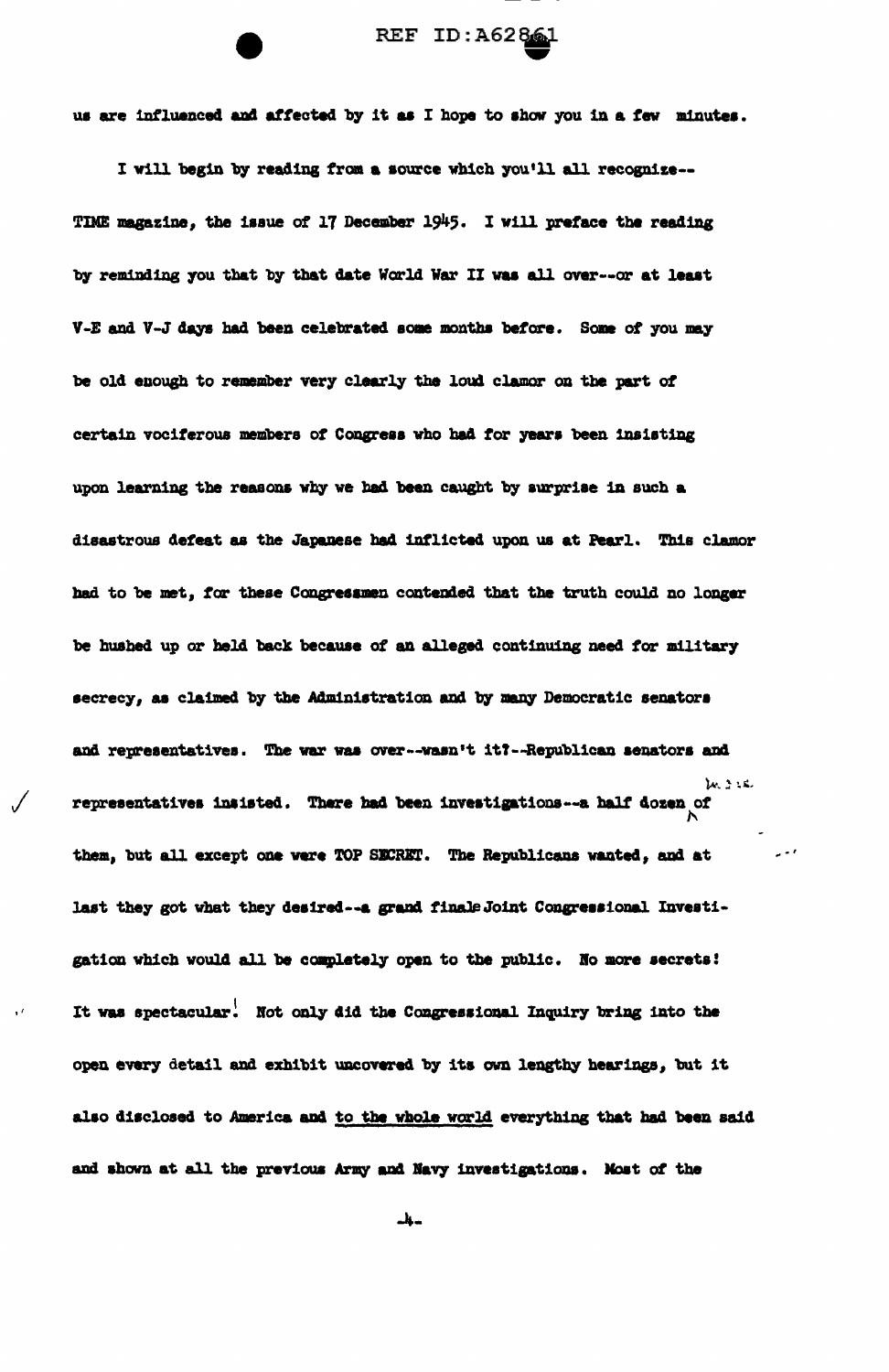## REF ID: A62861

information that was thus disclosed had been and much of it was then still TOP SECRET; yet all of these precious secrets became matters of public information as a result of the Congressional Investigation.

There came a day in the Congressional Hearings when the Chief of Staff of the United States Army at the time of the Pearl Harbor Attack, 5-star General George C. Marshall, was called to the witness stand. He testified for several long, long days, eight of them in all. Toward the end of the second day of his ordeal he was questioned about a letter it had been rumored he'd written to Governor Dewey in the Autumn of 1944, during the Presidential Campaign. The letter was about codes. With frozen face, General Marshall balked at disclosing the whole letter. He pleaded most earnestly with the Committee not to force him to disclose certain of its contents, but to no avail. He had to bow to the will of the majority of the Committee. Here's a picture of General Marshall and Governor Dewey. I will now read from TD4E a bit of information which may be new to many of my listeners, especially to those who were too young in December 1945 to be attring into periodical literature or to be reading any pages of the daily newspaper other than those on which the comics appear.

Said TDOE, and I quote:

"U.S. citizens discovered last week that perhaps their most potent secret weapon of World War II was not radar, not the VT fuse, not the atom bomb, but a harmless little machine which

 $-5-$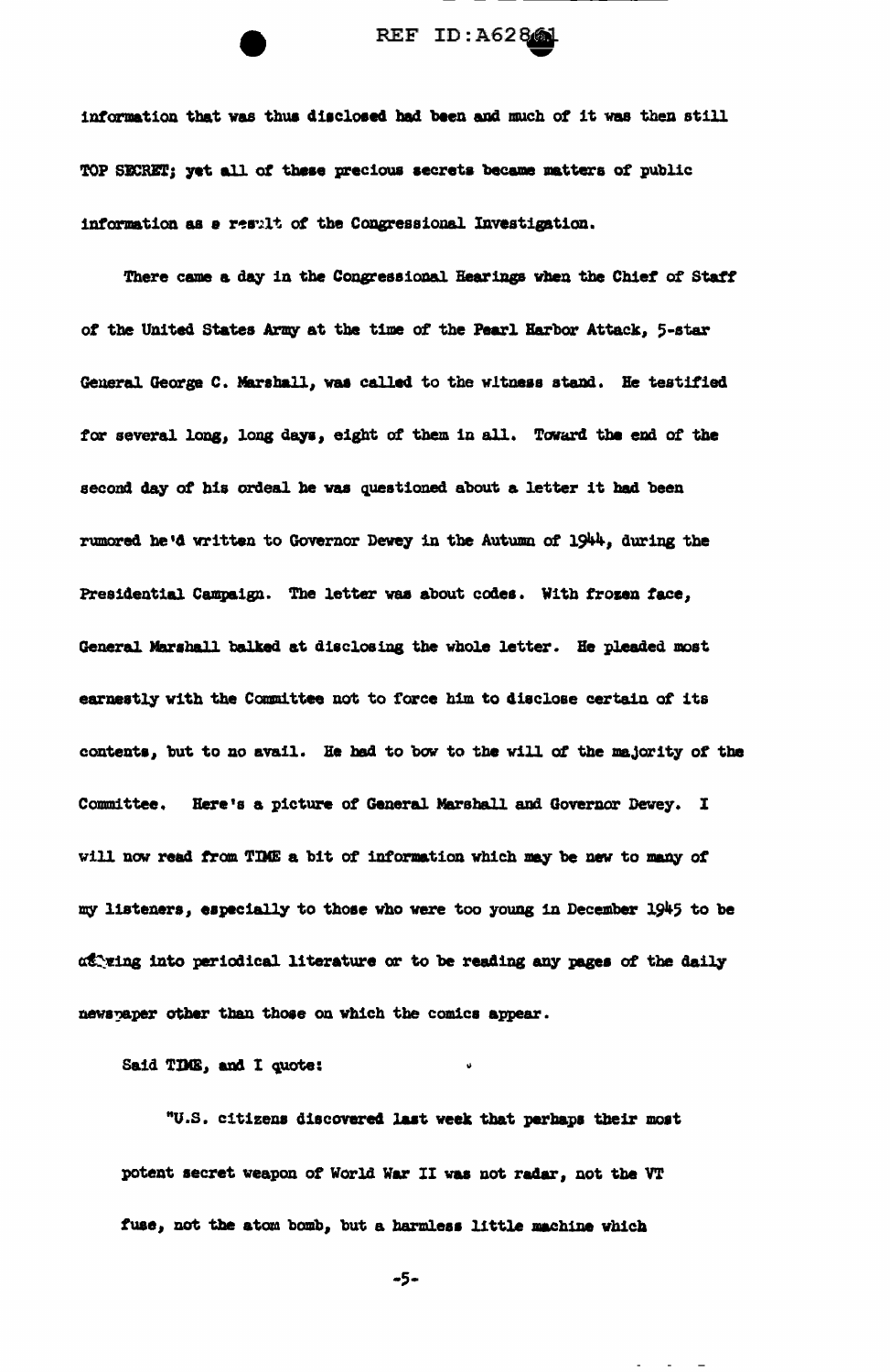cryptographers had painstakingly constructed in a hidden room in Washington. With this machine, built after years of trial and error, of inference and deduction, cryptographers had duplicated the decoding devices used in Tokyo. Testimony before the Pearl Harbor Committee had already shown that the machine known as 'Magic' was in use long before December 7, 1941, and had given ample warning of the Japs' sneak attack if only U.S. brass hats had been smart enough to realize it. Now, General Marshall continued the story of 'Magic's' magic.

1. "It had enabled a relatively small U.S. Force to intercept a Jap invasion fleet, win a decisive victory in the Battle of the Coral Sea, thus saving Australia and New Zealand.

2. "It had given the U.S. full advance information on the size of the Jap forces advancing on Midway, enabled our Navy to concentrate ships which otherwise might have been 3,000 miles away, thus set up an ambush which proved to be the turning-point victory of the Pacific war.

3. "It had directed U.S. submarines unerringly to the sea lanes where Japanese convoys would be passing.

4. "By decoding messages from Japan's Ambassador Oshima in Berlin, often reporting interviews with Hitler, it had given our forces invaluable information on German war plans." End quote.

-6-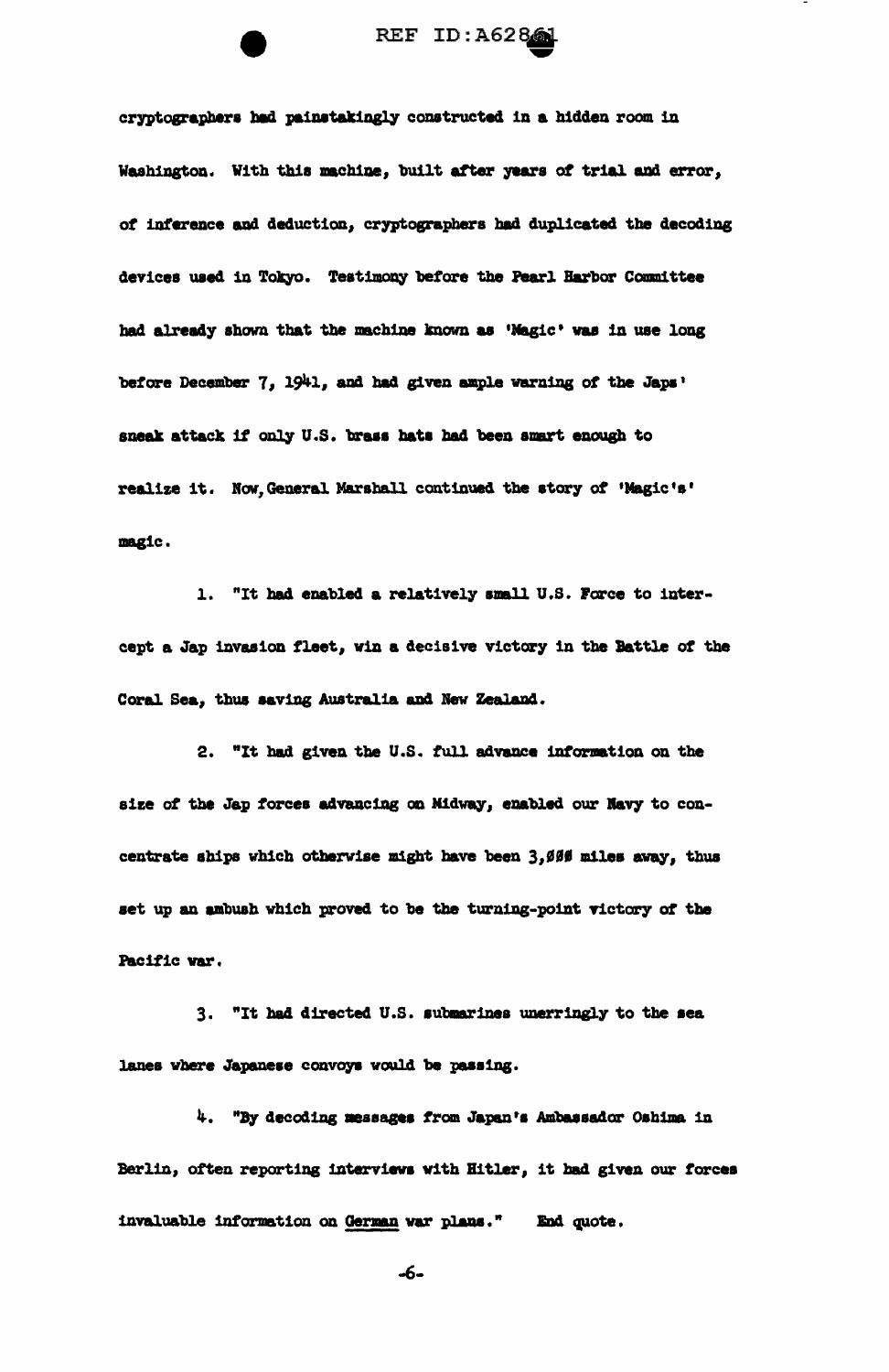TIME goes on to give more details of that story, to which I may later return but I can't leave this citation of what cryptology did toward our winning of World War II without telling you that the account given by TIME of the achievements of MAGIC makes it appear that all the secret intelligence gained from our reading Japanese messages was obtained by using that "harmless little machine" which TIME said was used in Tokyo by the Japanese Foreign Office. I must correct that error by telling you that the secret information we obtained that way had little to do with those portions of the MAGIC material which enabled our Navy to win such spectacular battles as those of the Coral Sea and Midway, and to waylay Japanese convoys. The naval parts of MAGIC were nearly all obtained from Japanese naval messages by our own very ingenious U.S. Navy cryptanalysts. At that time, I may tell those of you who are new, that the Army and Navy had separate but cooperating cryptologic agencies and activities; the United States Air Force was not yet in existence as an autonomous and separate component of the Armed Forces, and work on Japanese, German, and Italian air force communications was done by Army cryptanalysts admirably assisted by personnel of what was then known as the Army Air Corps.

It is hardly necessary to tell you how carefully the MAGIC of World War II was guarded before, during, and after the war until the Congressional Inquiry brought most of it out in the open. Some remaining parts of it are still very carefully guarded. Even the fact of the existence of NAMIC was

 $-7-$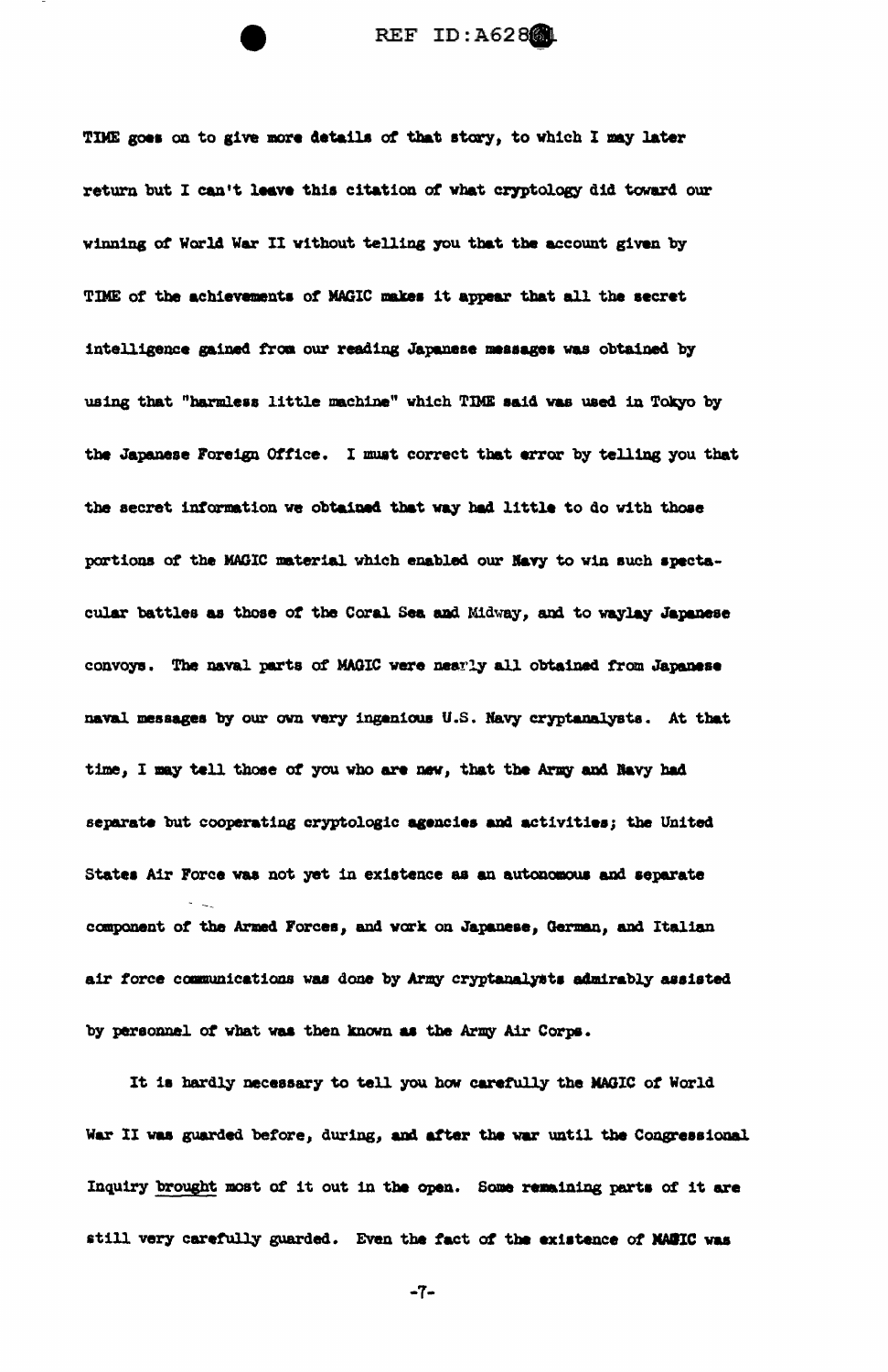

known to only a very few persons at the time of Pearl Harbor--and that is an important element in any attempt to explain why we were caught by surprise by the Japanese at Pearl Harbor in a devastating attack that crippled our Navy for many months. Let me read a bit from page 261 of the Report of the Majority of the Joint Congressional Investigation of the attack:

"The Magic intelligence was pre-eminently important and the necessity for keeping it confidential cannot be overestimated. However, so closely held and top secret was this intelligence that it appears that the fact that the Japanese codes had been broken was regarded as of more importance than the information obtained from decoded traffic."

TIME says, in connection with this phase of the story of Magic during World War II:

"So priceless a possession was MAGIC that the U.S. high command lived in constant fear that the Japs would discover the secret, change their code machinery, force U.S. cryptographers to start all over again."

Now I don't want to over-emphasize the importance of communications intelligence in World War II, but I think it warranted to read a bit more of what is said about its importance in the Report of the Majority. The following is from p. 232:

 $-8-$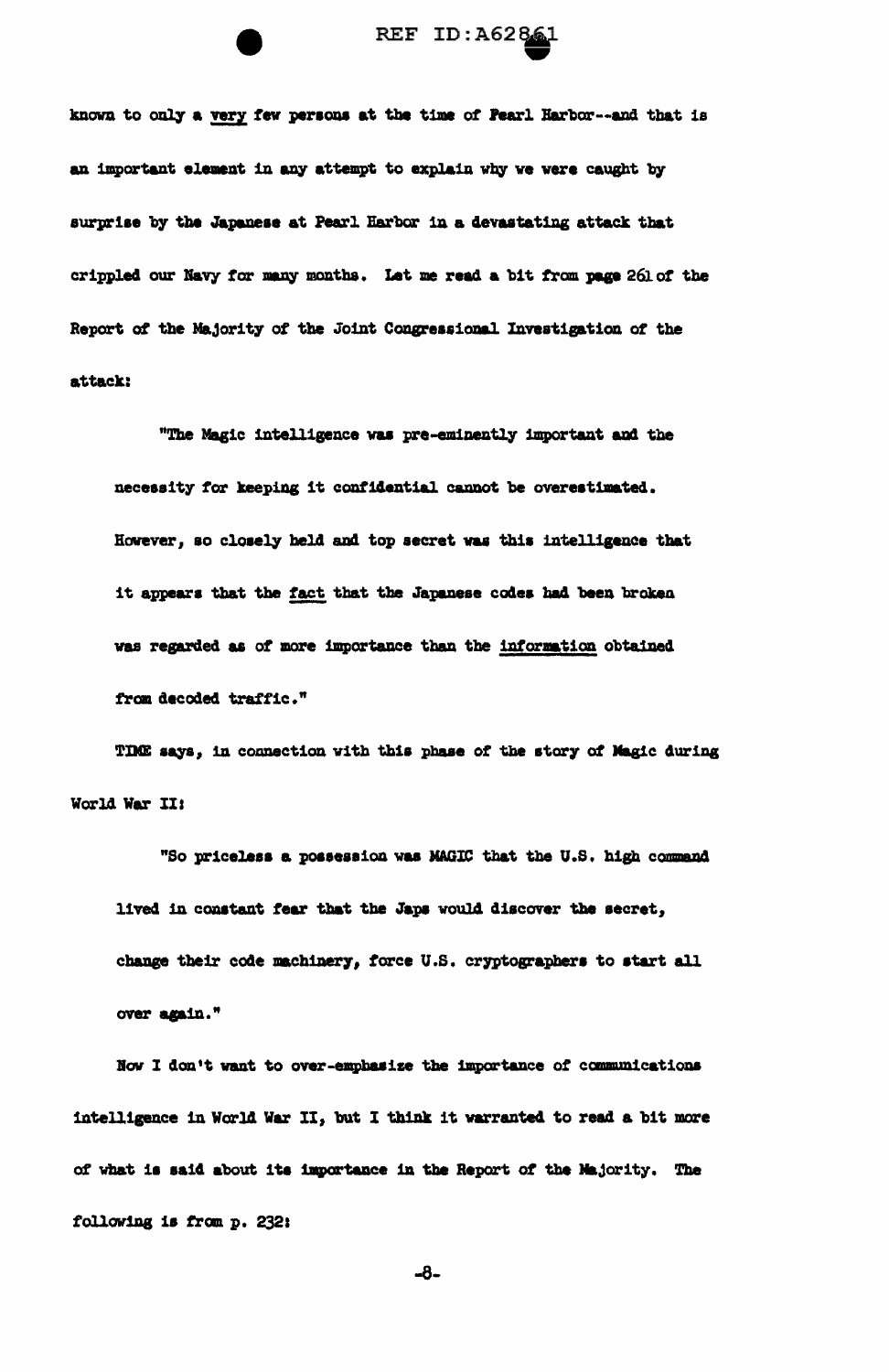REF ID: A628

"... all witnesses familiar with MAGIC material throughout the war have testified that it contributed enormously to the defeat of the enexy, greatly shortened the war, and saved many thousands of lives." General Chamberlin, who was General MacArthur's operations officer, or  $G-3$ , throughout the war in the Pacific, has written: "The information  $G-2$ that is, the intelligence staff, gave me in the Pacific Theater alone saved us many thousands of lives and shortened the war by no less than two years." We can't put a dollar-and-cents value on what our possession of COMINT meant in the way of saving lives; but we can make a dollar-and-cents estimate of what communications intelligence meant by shortening the war by two years, and the result of that estimate is that it appears that \$1.99 spent for that sort of intelligence was worth \$1,000 spent for other military activities and materials.

In short, when our commanders had that kind of intelligence in World War II they were able to put what small forces they had at the right place, at the right time. But when they didn't have it--and this happened, too,-their forces often took a beating. Later on we'll note instances of each type.

I hope I've not tried your patience by such a lengthy preface to the real substance of this series of lectures, so let's get down to brass tacks. For those of you who come to the subject of cryptology for the first time, a few definitions will be useful, in order that what I shall be talking about

-9-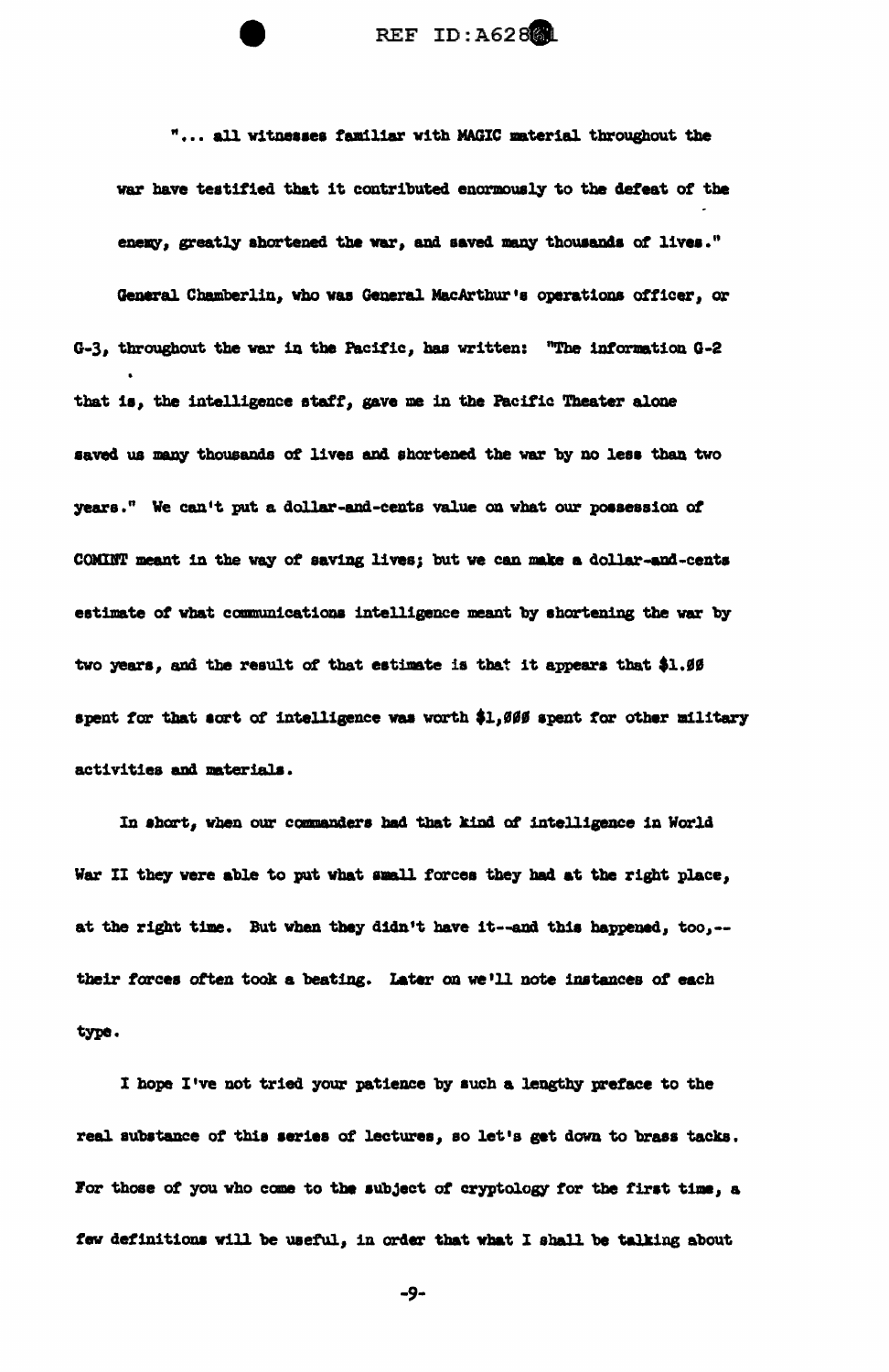

will be understood without question. Agreement on basic terminology is always desirable in tackling any new subject. In giving you the definitions there may be a bit of repetition because we will be looking at the same terms from somewhat different angles.

First, then, what is cryptology? Briefly, we may define it as the doctrine, theory, or branch of knowledge which treats of hidden, disguised, or secret communications. You won't find the word cryptology in a small dictionary. Even Webster's Unabridged defines it merely as "secret or enigmatical language"; and in its "Addenda Section", which presumably contains new or recently-coined words, it is defined merely as "the study of cryptography". Neither of these definitions is broad nor specific enough for those who are going to delve somewhat deeply into this science.

Cryptology has two main branches; the first is cryptography, or, very briefly, the science of preparing secret communications; and the second is cryptanalysis, or the science of solving secret communications. Let's take up cryptography first, because as a procedure it logically precedes cryptanalysis: before solving anything there must be something to solve.

Cryptography is that branch of cryptology which deals with the various means, methods, devices, and machines for converting messages in ordinary, or what we call plain language, into secret language, or what we call crypto-Here's a picture of one of the most famous cryptograms in history. grams. It was the solution of this cryptogram which resulted in bringing America

 $-19-$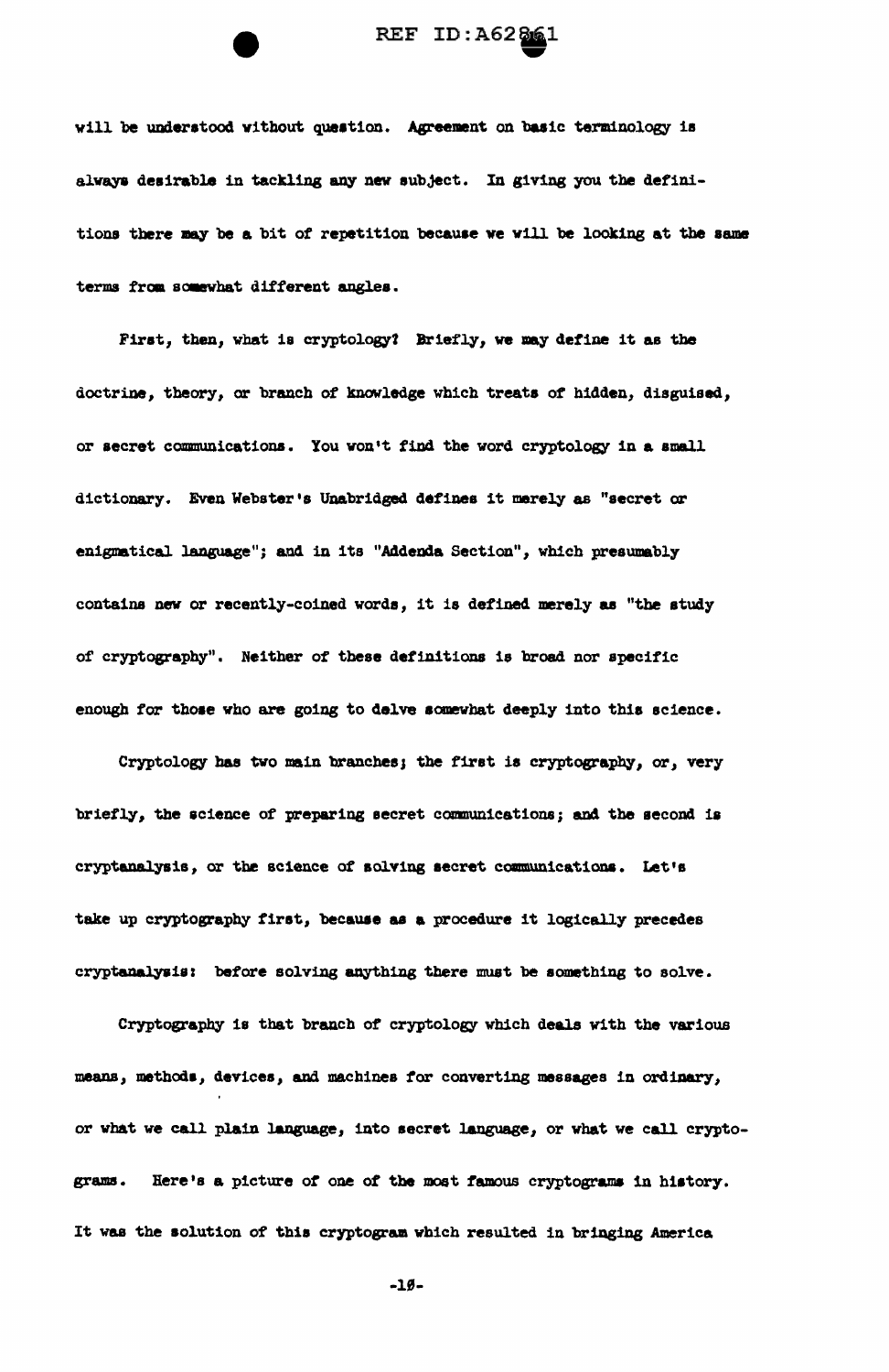

into World War I on the side of the Allies on 6 April 1917, just about six weeks after it was solved. I'll tell you about it later in this series.

Cryptography also includes the business of reconverting the cryptograms into their original plain-language form, by a direct reversal of the steps followed in the original transformation. This implies that the persons involved in both of these bits of business, those at the enciphering and sending end, and those at the receiving and deciphering end, have some sort of understanding as to what procedures, devices, and so on, will be used and exactly how--down to the very last detail. The what and the how of the business constitutes what is generally referred to as the key. The key may consist of a set of rules, alphabets, procedures, and so on; it may also consist of an ordinary book which is used as a source of keys; or it may be a specialized book, called a code book. That cryptogram I just showed you was made by using a book--a German codebook.

To encrypt, is to convert or transform a plain-text message into a cryptogram by following certain rules, steps, or processes constituting the key or keys and agreed upon in advance by the correspondents, or furnished them by higher authority.

To decrypt is to reconvert or to transform a cryptogram into the original equivalent plain-text message by a direct reversal of the encrypting process, that is, by applying to the cryptogram the key or keys, usually in a reverse order, employed in producing the cryptogram.

 $-11-$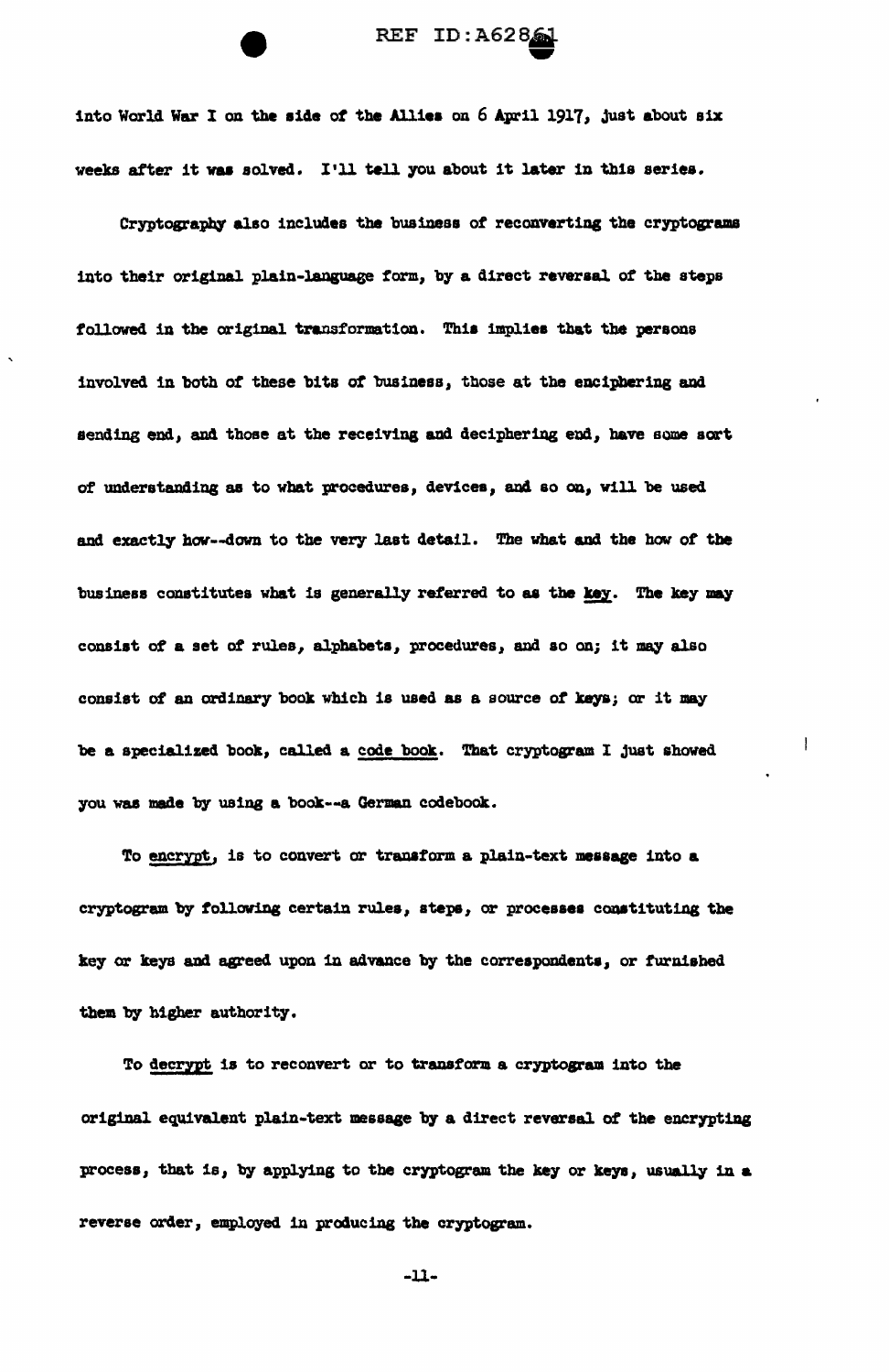REF ID: A628

A person who encrypts and decrypts messages by having in his possession the necessary keys, is called a cryptographer, or a cryptographic clerk.

Encrypting and decrypting are accomplished by means collectively designated as codes and ciphers. Such means are used for either or both of two purposes: (1) secrecy, and (2) economy. Secrecy usually is far more important in diplomatic and military cryptography than economy but it is possible to combine secrecy and economy in a single system. Persona technically unacquainted with cryptology often talk about "cipher codes", a term which I suppose came into use to differentiate the term "code" as used in cryptology from the same term as used in other connotations, as, for example, the Napoleonic Code, a traffic code, a building code, a code of ethics, and so on. Now, in cryptology, there is no such thing as a "cipher code". There are codes and there are ciphers, and we might as well learn right off the differences between them so that we get them straightened out in our minds before proceeding further.

In ciphers, or in cipher systems, cryptograms are produced by applying the eryptographic treatment to individual letters of the plain-text messages, whereas, in codes, or in code systems, cryptograms are produced by applying the cryptographic treatment generally to entire words, phrases, and sentences of the plain-text messages. More specialized meanings of the terms will be explained in detail later but in a moment I'll show you an example of a cryptogram in cipher and one in code.

 $-12-$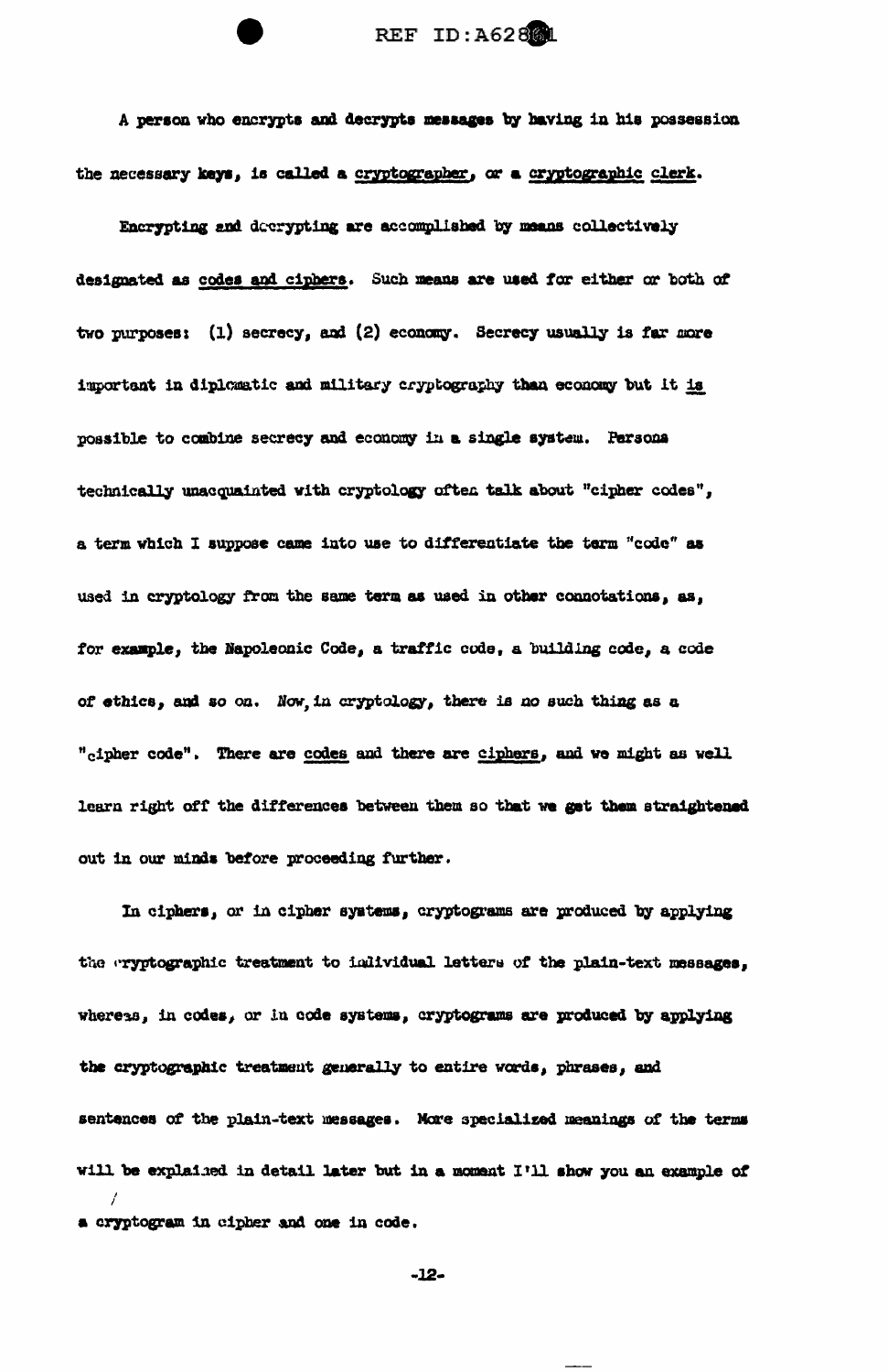A cryptogram produced by means of a cipher system is said to be in cipher and is called a cipher message, or sometimes, simply, a cipher. The act or operation of encrypting a cipher message is called enciphering, and the enciphered version of the plain text, as well as the act or process itself, is often referred to as the encipherment. A cryptographic clerk who performs the process serves as an encipherer. The corresponding terms applicable to decrypting cipher messages are deciphering, decipherment, and decipherer.

A cryptogram produced by means of a code system is said to be in code, and is called a code message. The text of the cryptogram is referred to as code text. This act or operation of encrypting is called encoding, and the encoded version of the plain text, as well as the act or process itself, is referred to as the encodement. The clerk who performs the process serves as an encoder. The corresponding terms applicable to the decrypting of code messages are decoding, decodement, and decoder. A clerk who encodes and decodes messages by having in his possession the pertinent code books is called a code clerk.

Technically, there are only two distinctly different types of treatment which may be applied to written plain text to convert it into a cipher, yielding two different classes of ciphers. In the first, called transposition, the letters of the plain text retain their original identities and merely undergo some change in their relative positions, with the result that the original text becomes unintelligible. Here's an authentic example of a

 $-13-$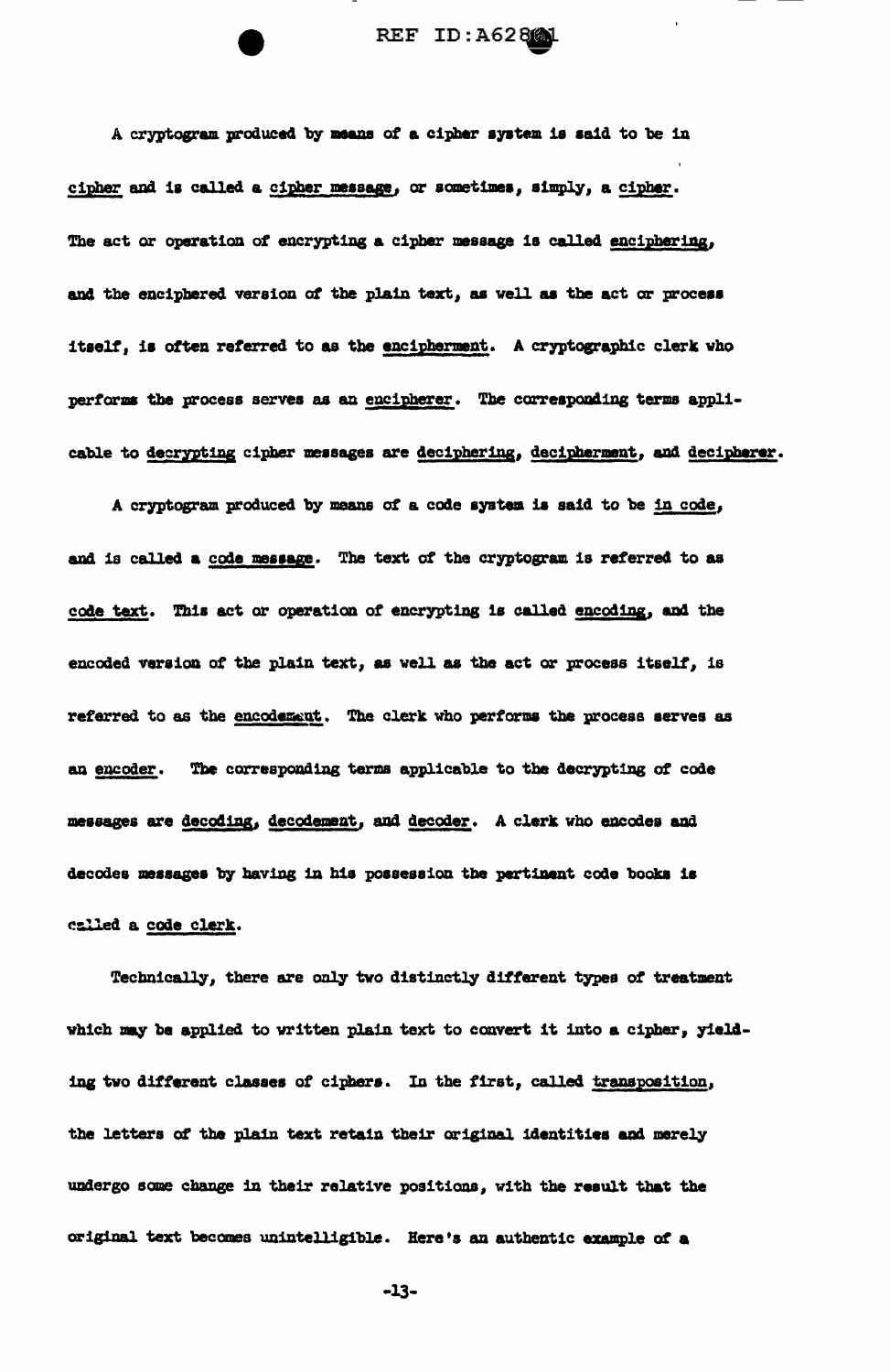transposition cipher; I call it authentic because it was sent to President Roosevelt and the Secret Service asked me to decipher it. Imagine my chagrin when I had to report that it says "Did you ever bite a lemon?" In the second, called substitution, the letters of the plain text retain their original relative positions but are replaced by other letters with different sound values, by symbols of some sort so that the original text becomes unintelligible.

Nobody will quarrel with you very hard if you wish to say that a code system is nothing but a specialized form of substitution; but it's best to use the word code when a code book is involved, and to use substitution cipher when a literal system of substitution is used.

It is possible to encrypt a message by a substitution method and then to apply a transposition method to the substitution text, or vice versa. Combined transposition-substitution ciphers do not form a third class of ciphers; they are only occasionally encountered in military cryptography. Applying a cipher to code groups is a very frequently-used procedure and we'll see cases of that too.

Here's an example of a substitution cipher, and a very simple one. It was found on a German spy in World War II. Here's the cipher alphabet; here's the plain text which happened to be in German; and here's the cipher text or encipher ment.

 $-14-$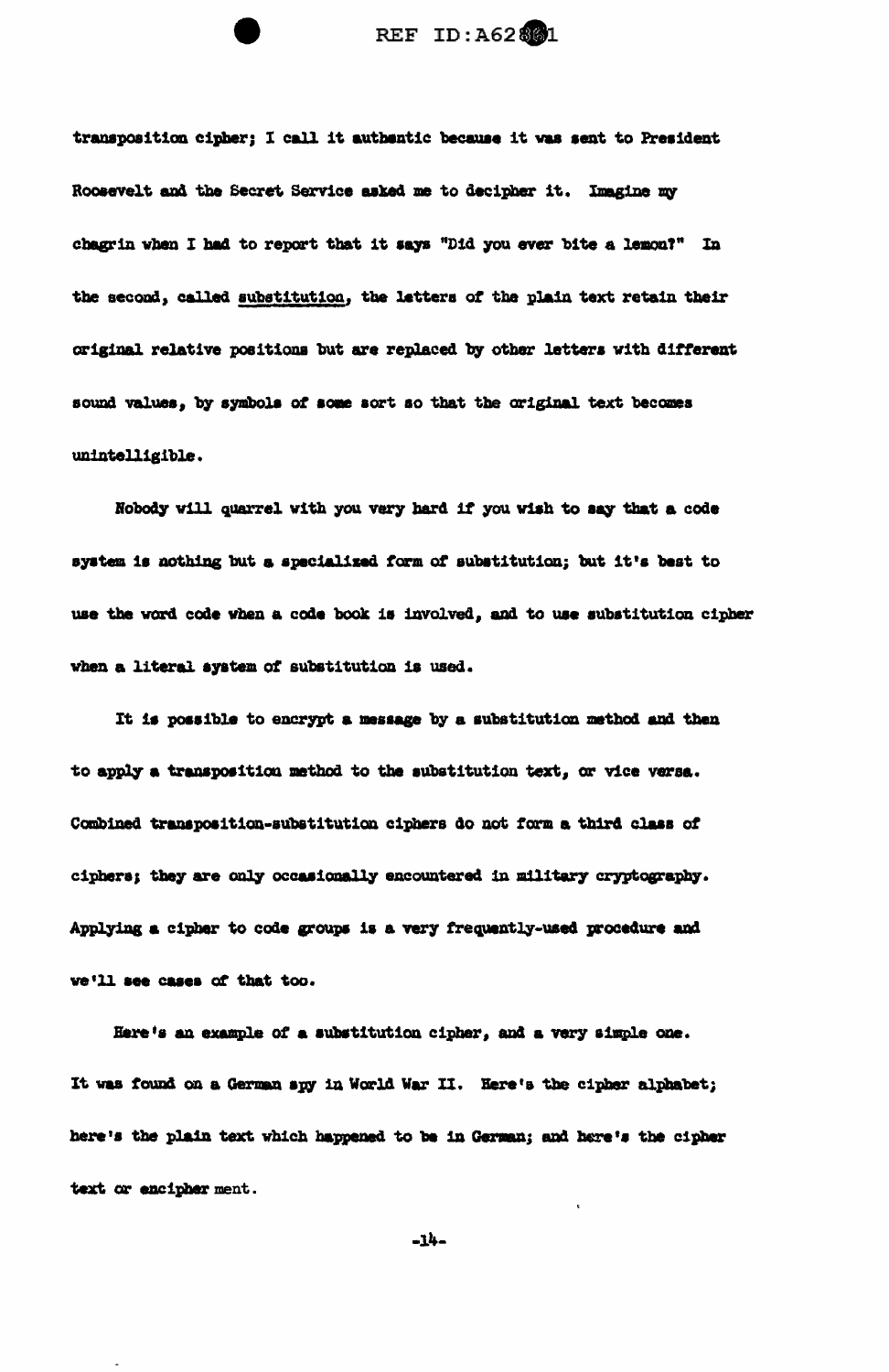REF ID:A62861

Now for an example of a cryptogram in code. Here's a plain-text message in the handwriting of President Wilson, to his special emissary in London, Colonel House. Here's the cryptogram after the plain text was encoded, by Mrs. Wilson. The President then himself typed out the final message on his own typewriter, for transmission by the Department of State. It would appear that President Wilson lacked confidence in the security of the Department of State's methods--and maybe with good reason, as may be seen in the following extract from a letter dated 14 September 1914 from the President to Ambassador Page in London: "We have for some time been trying to trace the leaks, for they have occurred frequently, and we are now convinced that our code is in possession of persons at intermediary points. We are going to take thoroughgoing measures." Perhaps one of the measures was that the President got himself a code of his own. I must follow this up some day.

A cipher device is a relatively simple mechanical contrivance for encipherment and decipherment, usually "hand-operated", or manipulated by the fingers, as for example, a device with concentric rings of alphabets, manually powered. Here's an example -- a cipher device with such rings. I'll tell you about it later. A cipher machine is a relatively complex apparatus or mechanism for encipherment and decipherment, usually equipped with a typewriter keyboard and generally requiring an external power source. Modern cryptology, following the trend in mechanization and automation in other fields, now deals largely with cipher machines, some highly complicated. Here's a picture of a modern cipher machine with keyboard and printing mechanism.

 $-15-$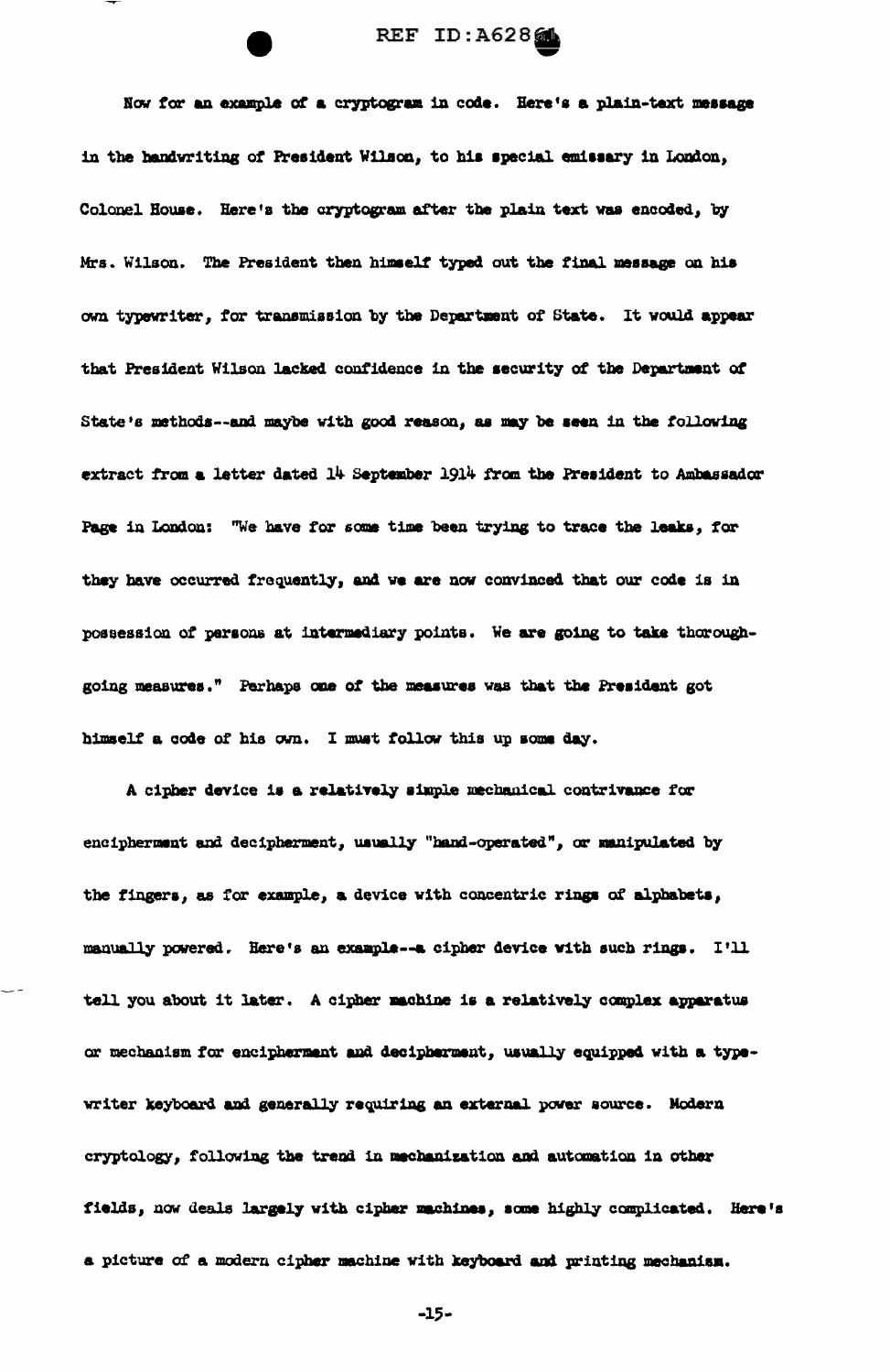REF ID: A628

One of the expressions which uninformed laymen use but which you must never use is "the German code", or "the Japanese code", or "the Navy cipher", and the like. When you hear this sort of expression you may put the speaker down at once as a novice. There are literally hundreds of different codes and ciphers in simultaneous use by every large and important government or service, each suited to a special purpose; or where there is a multiplicity of systems of the same general nature, the object is to prevent a great deal of traffic being encrypted in the same key, thus overloading the system and making it vulnerable to attack by methods and procedures to be mentioned in broad terms in a few moments.

The need for secrecy in the conduct of important affairs has been recognized from time immerorial. In the case of diplomacy and organized warfare this need is especially important in regard to communications. However, when such communications are transmitted by electrical means, they can be heard or, as we say, intercepted, and copied by unauthorized persons, usually referred to collectively as the enemy. The protection resulting from all measures designed to deny to the enemy information of value which may be derived from the interception and study of such communications is called communication security, or, for short, COMSEC.

In theory, any cryptosystem except one, to be discussed in due time, can be attacked and "broken", i.e., solved, if enough time, labor, and skill are devoted to it, and if the volume of traffic in that system is large

 $-16-$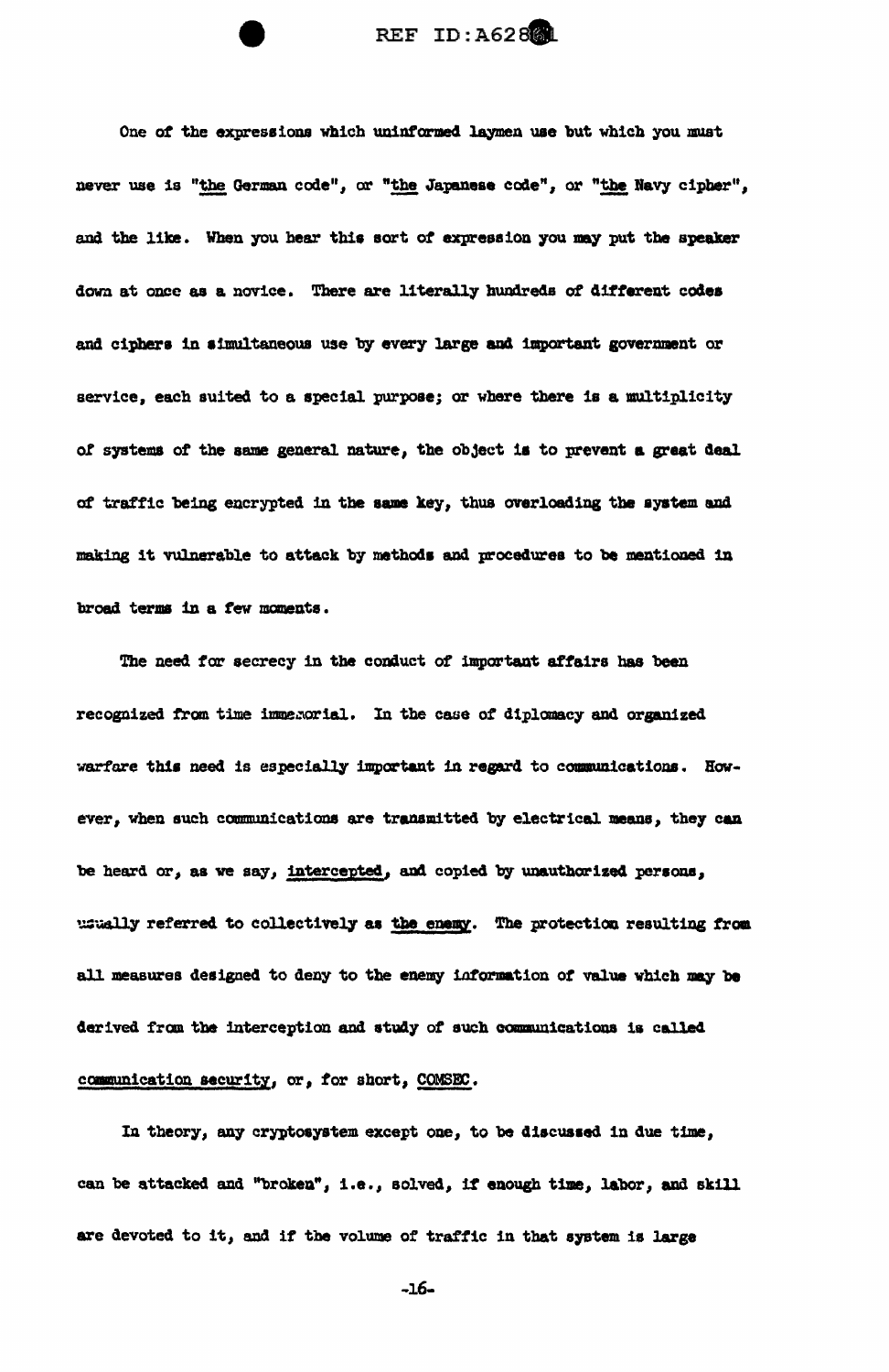## REF ID:A62801

enough. This can be done even if the general system and the specific key are unknown at the start. You will remember that I prefaced my statement that any cryptosystem can be solved by saying "in theory", because in military operations theoretical rules usually give way to practical considerations.

That branch of cryptology which deals with the principles, methods, and means employed in the solution or analysis of cryptosystems is called cryptanalytics. The steps and operations performed in applying the principles of cryptanalytics constitute cryptanalysis. To cryptanalyze a cryptogram is to solve it by cryptanalysis. A person skilled in the art of cryptanalysis is called a cryptanalyst, and a clerk who assists in such work is called a cryptanalytic clerk.

Information derived from the organized interception, study, and analysis of the enemy's communications is called communication intelligence, or, for short, COMINT. Let us take careful note that COMINT and COMSEC deal with communications. Although no phenomenon is more familiar to us than that of communication, the fact of the matter is that this magic word means many things to many people. A definition of communication that is broad enough for our purposes would be that communication deals with intelligent messages exclunged between intelligent beings. This implies that human beings, and human operators are involved in the preparation, encryption, transmission, reception, decryption, and recording of messages which at some stage or stages are in written form and in some stage or stages are in

 $-17-$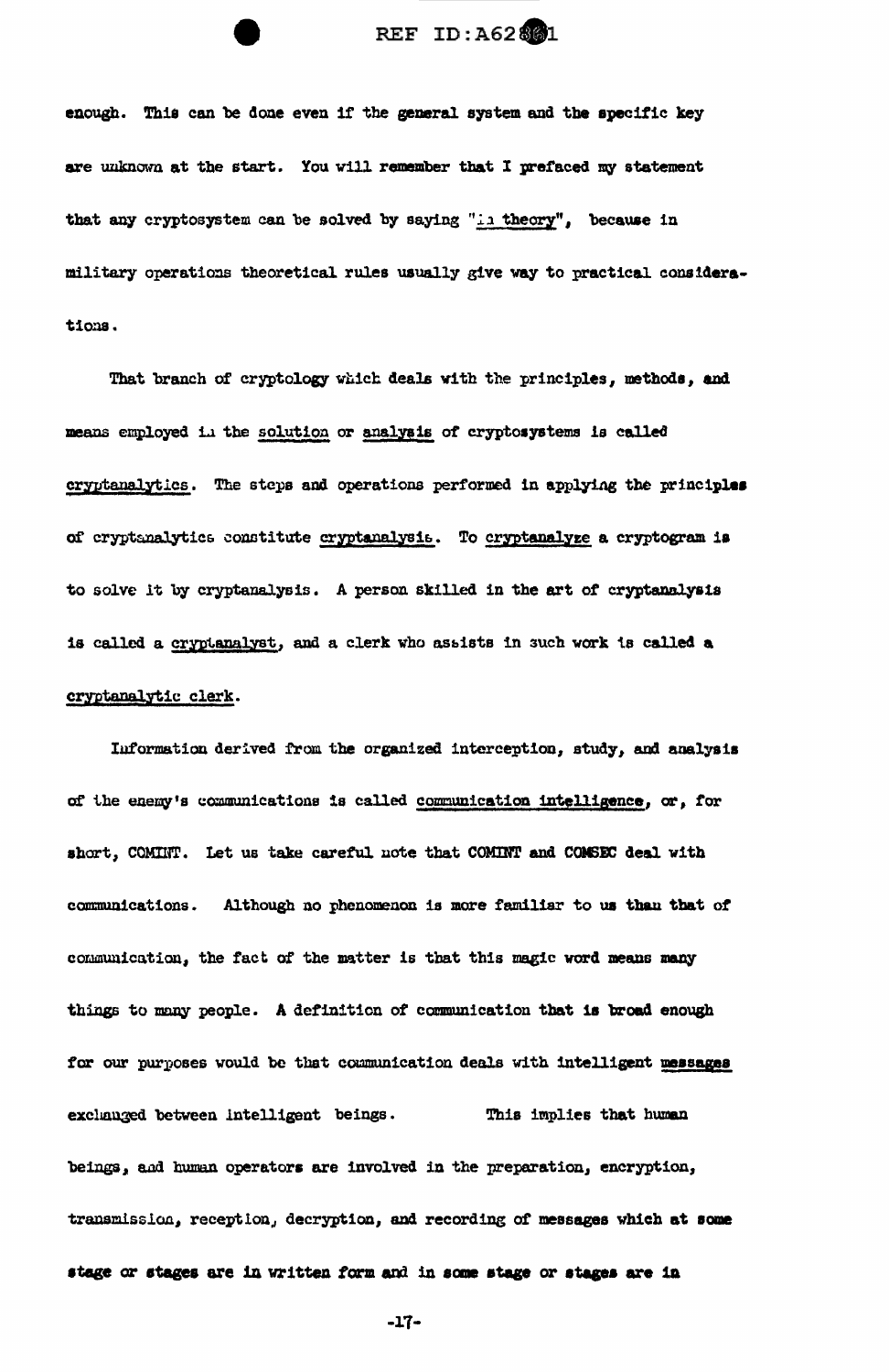

electrical form as signals of one sort or another. But in recent years there have come into prominence and importance electrical signals which are not of the sort I've just indicated. They do not carry "messages" in the usual sense of the word; they do not convey from one human being to another an intelligible sequence of words and an intelligible sense. I refer here to electrical or electronic signals such as are employed in homing or directional beacons, in radar, in telemetering or recording data of an electrical or electronic nature at a distance, and so on. Information obtained from a study of enemy electronic emissions of these sorts is called electronic intelligence, or, for short, ELINT. The particular or specialized study of enemy radar signals is called RADINT. All these, COMINT, ELINT, RADINT comprise SIGINT, that is, signal intelligance. Cryptology is the science which is concerned with all these branches of secret signalling.

ារ្វ

In this series of lectures we shall be concerned only with COMSEC and COMINT, leaving for others and for other times the subjects of ELINT, RADINT, and so on. This means that we shall deal with communications or messages.

Communication may be conducted by any means susceptible of ultimate interpretation by one of the five senses, but those most commonly used are seeing and hearing. Aside from the use of simple visual and auditory signals for communication over relatively short distances, the usual method of communication between or among individuals separated from one another by relatively long distances involves, at one stage or another, the act of writing or of speaking over a telephone.

 $-18-$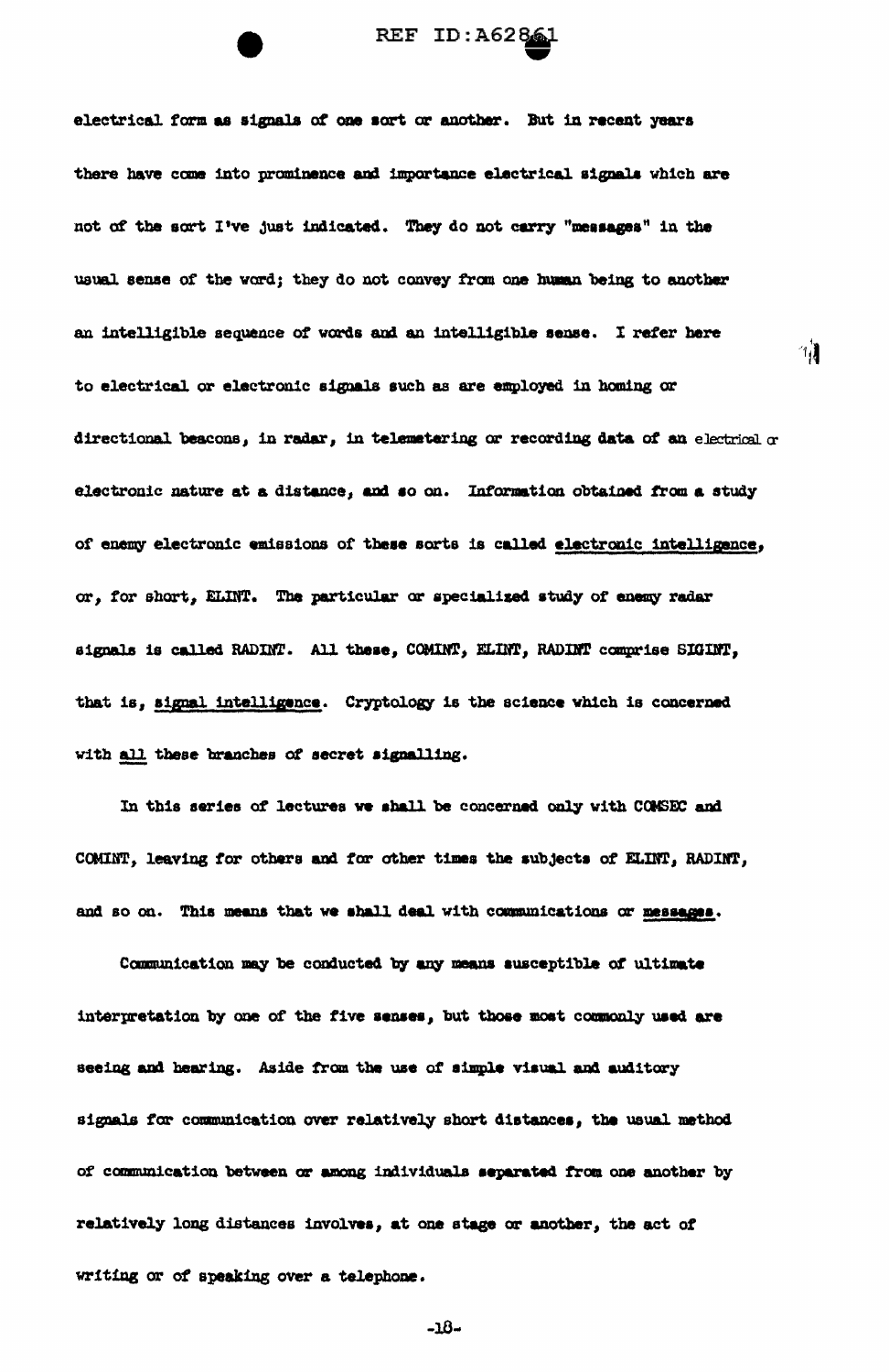Privacy or secrecy in communication by telephone can be obtained by using equipment which affects the electrical currents involved in telephony, so that the conversations can be understood only by persons provided with suitable equipment properly arranged for the purpose. The same thing is true in the case of facsimile transmission (i.e., the electrical transmission of ordinary writing, pictures, drawings, maps). Even today there are already simple forms of enciphered television transmissions. Enciphered facsimile is called CIFAX; enciphered telephony, CIFHONY; and enciphered television, CIVISION. However, these lectures will not deal with these electrically and cryptanalytically more complex forms of cryptology. We shall stick to enciphered or encrypted writing--which will be hard enough for most of us.

Writing may be either visible or invisible. In the former, the characters are inscribed with ordinary writing materials and can be seen with the naked eye; in the latter, the characters are inscribed by means or methods which make the writing invisible to the naked eye. Invisible writing can be prepared with certain chemicals called sympathetic or secret inks, and in order to "develop" such writing, that is, make it visible, special processes must usually be applied. Here's an interesting example--the developed secret-ink message that figured in an \$86,066,006 suit won by two American firms against the German Government after World War I sabotage was proved. There are also methods of producing writing which is invisible to the naked eye because the characters are of microscopic size, thus

-19-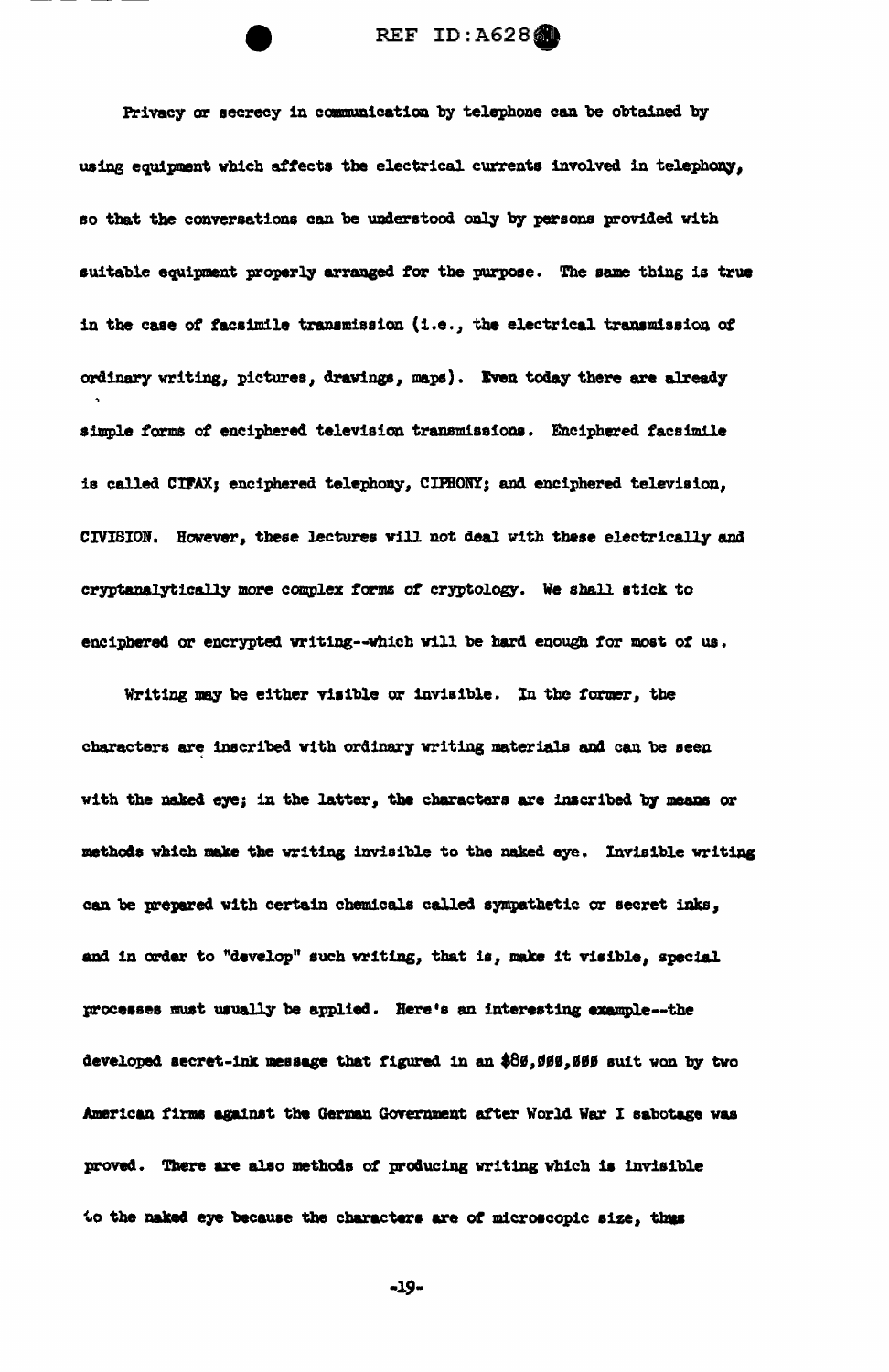requiring special microscopic and photographic apparatus to enlarge such writing as to make it visible to the naked eye. Here's an example--a code message in a space not much larger than the head of a pin. A simple definition of secret writing would be to say that it comprises invisible writing and unintalligible visible writing.

There is one additional piece of basic information which it is wise to call to your attention before we proceed much further, and I'll begin by stating that the greatest and the most powerful instrument or weapon ever forged and improved by man in his long struggle for emancipation from utter dependence upon his own environment is the weapon of literacy--a mastery of reading and writing; and the most important invention, the one that made the weapon of literacy practical, was the invention of the alphabet. It is therefore a rather striking anomaly that we should now come to the study of another weapon--a counter-weapon to the weapon of literacy--the weapon of secrecy, the basic intent of which is to thwart the weapon that man struggled so long to forge. Secrecy is applied to make writing more difficult and the reading of the writing very difficult, if not impossible.

Ferhaps this is a good place to do a bit of theorizing about this matter of secrecy and what it implies.

Every person who enciphers a piece of writing, a message, or a text of any kind, for the purpose of hiding something or of keeping something secret, does so with the idea that some other person, removed from him in distance,

 $-29-$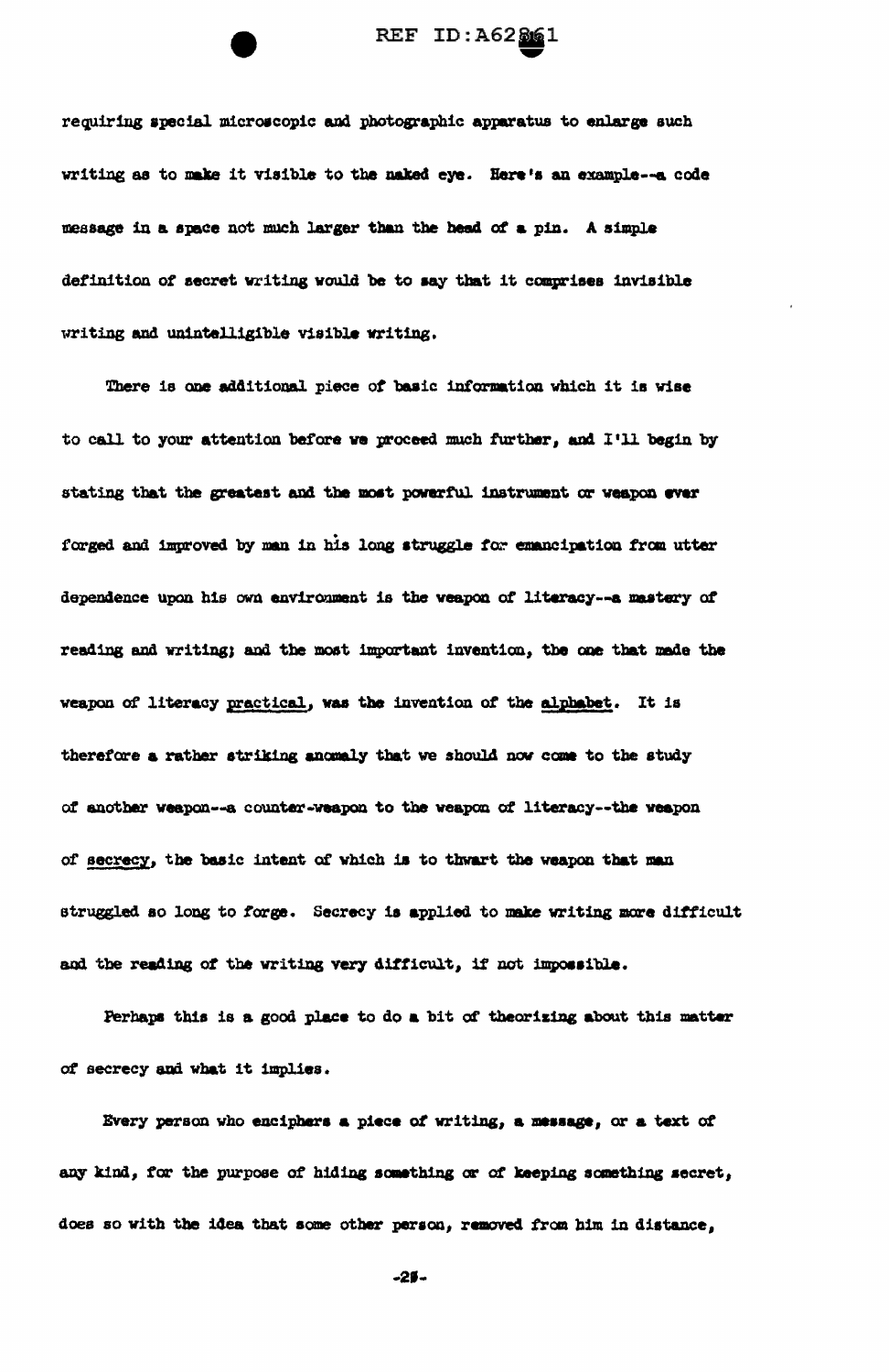or time, or both, is intended to decipher the writing or message and thus uncover the secret which was so hidden. A person may possess a certain piece of knowledge which he does not wish to forget but which he is nevertheless unwilling to commit to open writing, and therefore he may jot it down in cryptic form for himself to decipher later, when or if the information is needed. The most widely known example of such a cryptogram is found in Edgar Allan Poe's romantic tale The Gold Bug. That sort of usage of cryptography, however, is unusual. There are also examples of the use of cipher writing to establish priority of discovery, as did the astronomers Galileo and Huygens. Here's a slide which shows both examples. I suppose I should at least mention another sort of cryptic writing famous in literary history, the diaries of persons such as Samuel Pepys and William Byrd. These are commonly regarded as being "in cipher", but they were actually written in a more or less private shorthand and can easily be read without the help of cryptanalysis. Here's a picture of a page of Pepys diary.

Now there can be no logical reason, point, or purpose in taking the time and trouble to encipher anything unless it is expected that some other person is to decipher the cipher some time in the future. This means that there must exist some very direct, clear-cut and unambiguous relationship between the enciphering and deciphering operations. Just what such a relationship involves will be dealt with later but at this moment all that it is necessary to say is that in enciphering there must be rules that govern or

 $-21-$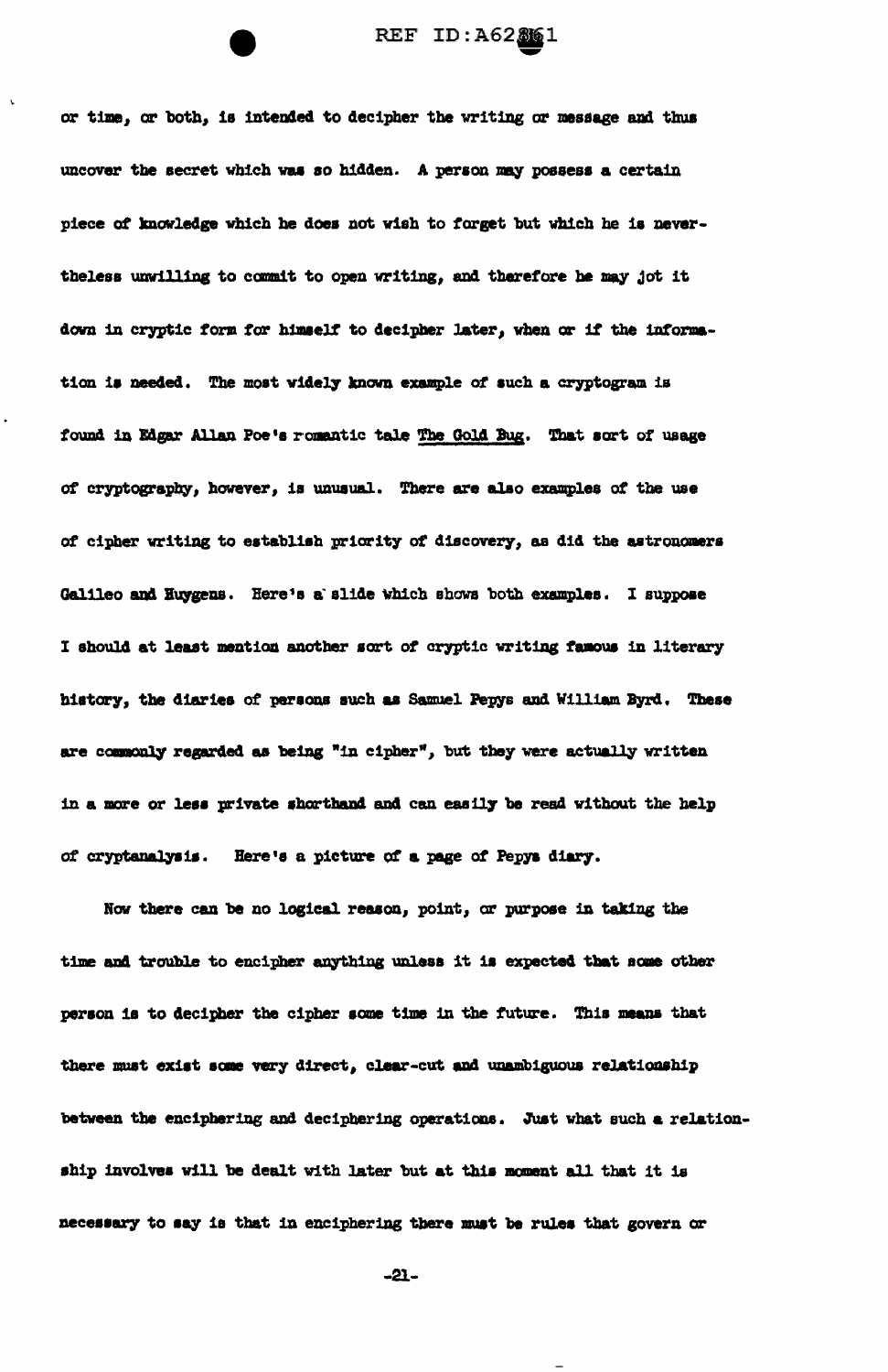control the operations, that these rules must admit of no uncertainty or ambiguity and that they must be susceptible of being applied with undeviating precision, otherwise it will be difficult or perhaps impossible for the decipherer to obtain the correct answer when he reverses the processes or steps followed in the encipherment. This may be a good place to point out that a valid or authentic cryptanalytic solution cannot be considered as being merely what the cryptanalyst thinks or says he thinks the cryptogram means, nor does the solution represent an opinion of the cryptanalyst. Solutions are valid only insofar as they are objective and susceptible of demonstration or proof employing scientifically acceptable methods or procedures. It should hardly be necessary to indicate that the validity of the results achieved by cryptanalytic studies of authentic cryptograms rests upon the same sure and well-established scientific foundations, and are reached by the same sort of logic as are the discoveries, results, or "answers" achieved by any other scientific studies, namely, observation, hypothesis, deduction, induction, and confirmatory experiment. Implied in what I have just said is the tacitly understood and now rarely explicitly stated assumption that two, or more, equally competent and, if necessary, specially qualified investigators, each working independently upon the same material, will achieve identical or practically identical results.

Cryptology is usually and properly considered to be a branch of mathematics, although Francis Bacon considered it also a branch of grammar and

 $-22-$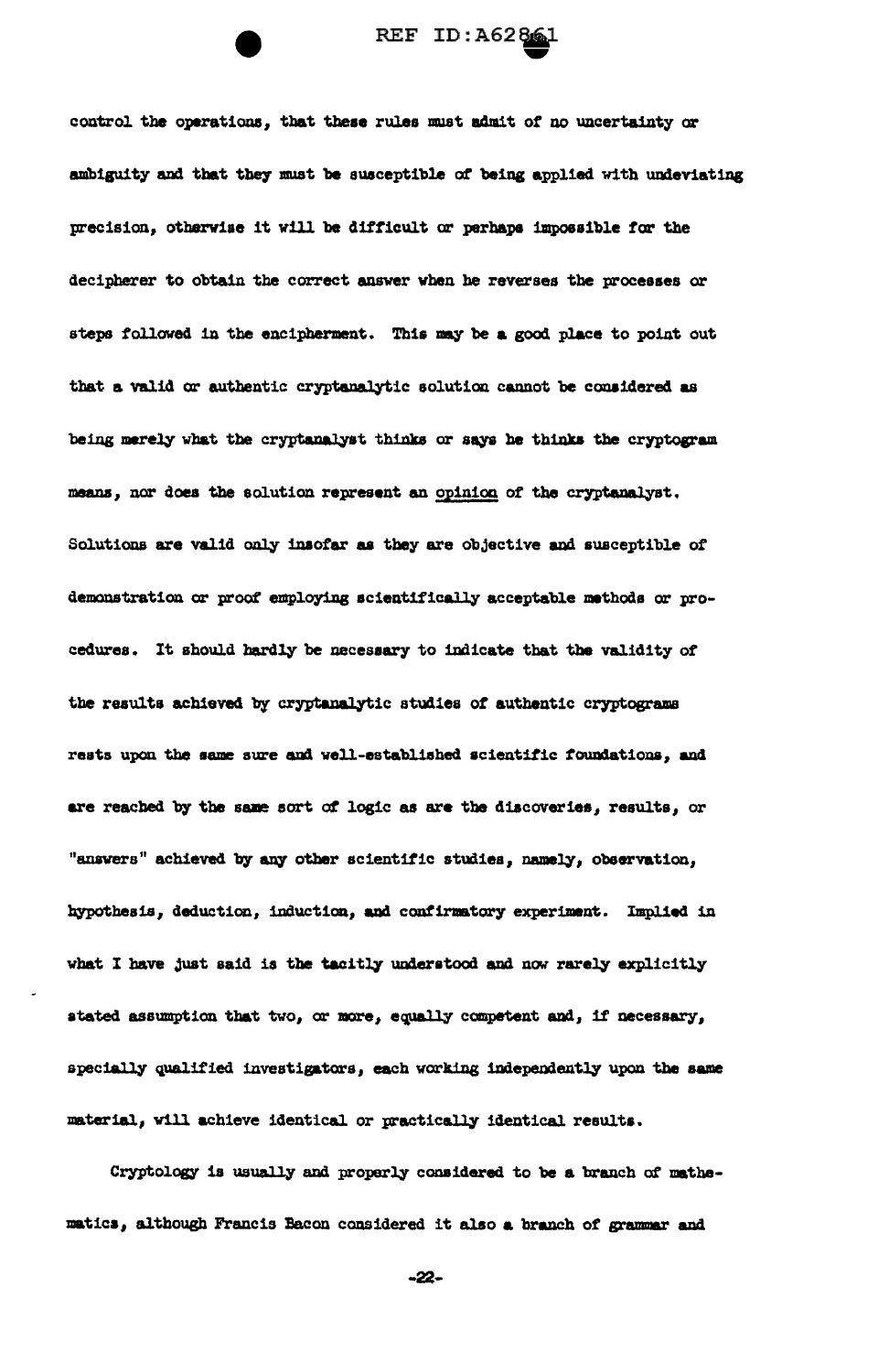

what we now call linguistics. Mathematical and statistical considerations play an ever-increasing and prominent role in practical cryptology, but don't let my statement of this point frighten those of you who have not had much formal instruction in these subjects. We have excellent cryptologists who have never studied more than arithmetic, and some of our best ones would hide if you were to go searching for mathematicians around here. What is needed is the ability to reason logically as the mathematician sometimes does and this ability is found in the most curious sorts of persons and places. So those of you who are frightened by the words mathematics and statistics take heart--you're not nearly so bad off as you may fear.

But now to return to the main theme as to the place mathematics occupies in cryptology, let me say that just as the solution of mathematical problems leaves no room for the exercise of divination or other mysterious mental or psychic powers, so a valid solution to a cryptogram must leave no room for the exercise of such powers. In cryptologic science there is one and only one valid solution to a cryptogram, just as there is but one correct solution or "solution set" to any problem in mathematics. But perhaps I've already dwelt on this point too long; in any case, we'll come back to it later, when we come to look at certain types of what we may call pseudo-ciphers.

In the next lecture I'm going to give you a brief glimpse into the background or history of cryptology, which makes a long and interesting story that has never been told accurately and in detail. The history of communications

-23-